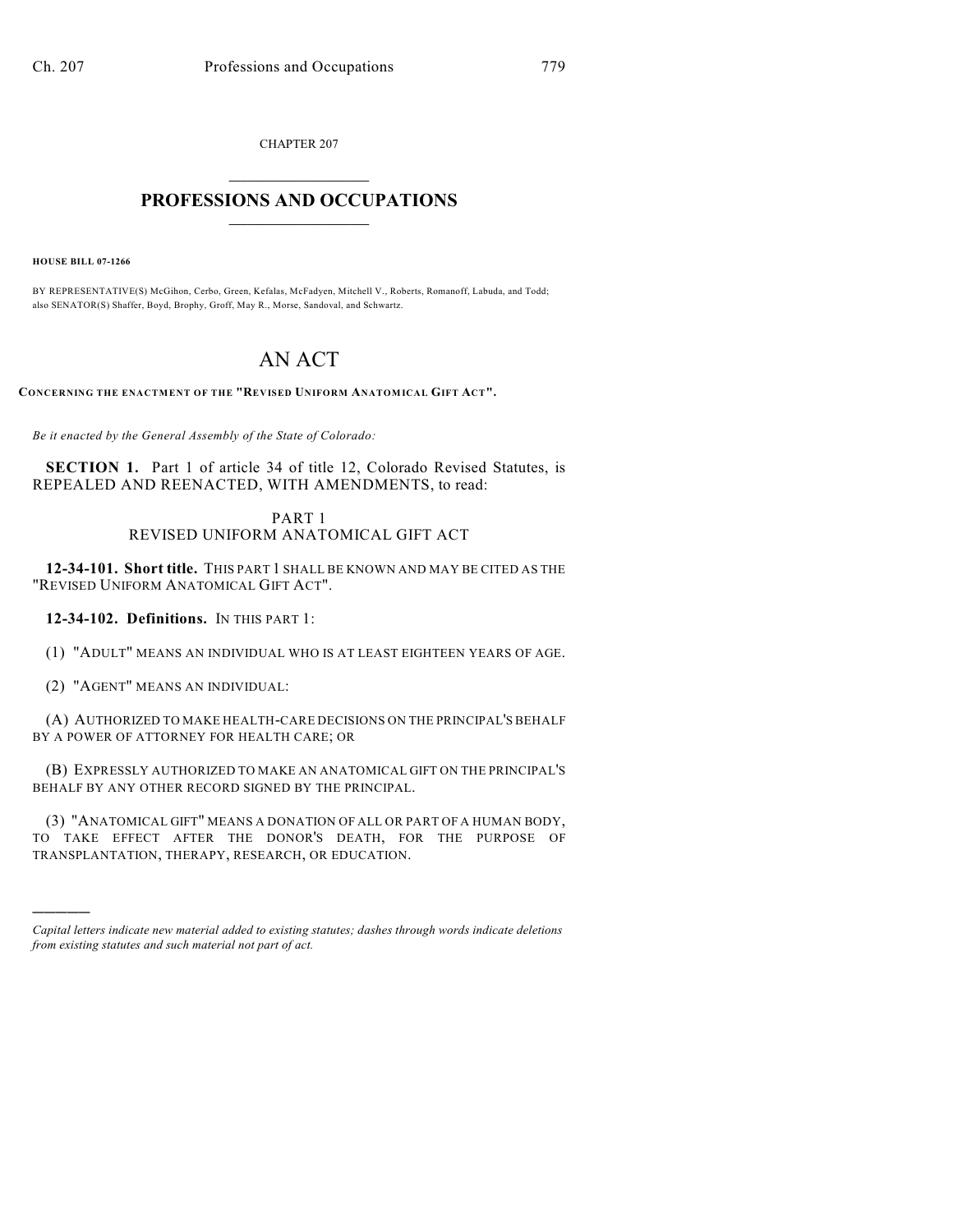(4) "DECEDENT" MEANS A DECEASED INDIVIDUAL WHOSE BODY OR PART IS OR MAY BE THE SOURCE OF AN ANATOMICAL GIFT. THE TERM INCLUDES A STILLBORN INFANT AND, SUBJECT TO RESTRICTIONS IMPOSED BY LAW OTHER THAN THIS PART 1, A FETUS.

(5) "DISINTERESTED WITNESS" MEANS A WITNESS OTHER THAN THE SPOUSE, CHILD, PARENT, SIBLING, GRANDCHILD, GRANDPARENT, OR GUARDIAN OF THE INDIVIDUAL WHO MAKES, AMENDS, REVOKES, OR REFUSES TO MAKE AN ANATOMICAL GIFT, OR ANOTHER ADULT WHO EXHIBITED SPECIAL CARE AND CONCERN FOR THE INDIVIDUAL. THE TERM DOES NOT INCLUDE A PERSON TO WHICH AN ANATOMICAL GIFT COULD PASS UNDER SECTION 12-34-111.

(6) "DOCUMENT OF GIFT" MEANS A DONOR CARD OR OTHER RECORD USED TO MAKE AN ANATOMICAL GIFT. THE TERM INCLUDES A STATEMENT OR SYMBOL ON A DRIVER'S LICENSE, IDENTIFICATION CARD, OR DONOR REGISTRY.

(7) "DONOR" MEANS AN INDIVIDUAL WHOSE BODY OR PART IS THE SUBJECT OF AN ANATOMICAL GIFT.

(8) "DONOR REGISTRY" MEANS A DATABASE THAT CONTAINS RECORDS OF ANATOMICAL GIFTS AND AMENDMENTS TO OR REVOCATIONS OF ANATOMICAL GIFTS.

(9) "DRIVER'S LICENSE" MEANS A LICENSE OR PERMIT ISSUED BY THE DEPARTMENT OF REVENUE TO OPERATE A VEHICLE, WHETHER OR NOT CONDITIONS ARE ATTACHED TO THE LICENSE OR PERMIT.

(10) "EYE BANK" MEANS A PERSON THAT IS LICENSED, ACCREDITED, OR REGULATED UNDER FEDERAL OR STATE LAW TO ENGAGE IN THE RECOVERY, SCREENING, TESTING, PROCESSING, STORAGE, OR DISTRIBUTION OF HUMAN EYES OR PORTIONS OF HUMAN EYES.

(11) "GUARDIAN" MEANS A PERSON APPOINTED BY A COURT TO MAKE DECISIONS REGARDING THE SUPPORT, CARE, EDUCATION, HEALTH, OR WELFARE OF AN INDIVIDUAL. THE TERM DOES NOT INCLUDE A GUARDIAN AD LITEM.

(12) "HOSPITAL" MEANS A FACILITY LICENSED AS A HOSPITAL UNDER THE LAW OF ANY STATE OR A FACILITY OPERATED AS A HOSPITAL BY THE UNITED STATES, A STATE, OR A SUBDIVISION OF A STATE.

(13) "IDENTIFICATION CARD" MEANS AN IDENTIFICATION CARD ISSUED BY THE DEPARTMENT OF REVENUE OR THE DEPARTMENT'S AGENT.

(14) "KNOW" MEANS TO HAVE ACTUAL KNOWLEDGE.

(15) "MINOR" MEANS AN INDIVIDUAL WHO IS UNDER EIGHTEEN YEARS OF AGE.

(16) "ORGAN PROCUREMENT ORGANIZATION" MEANS A PERSON DESIGNATED BY THE SECRETARY OF THE UNITED STATES DEPARTMENT OF HEALTH AND HUMAN SERVICES AS AN ORGAN PROCUREMENT ORGANIZATION.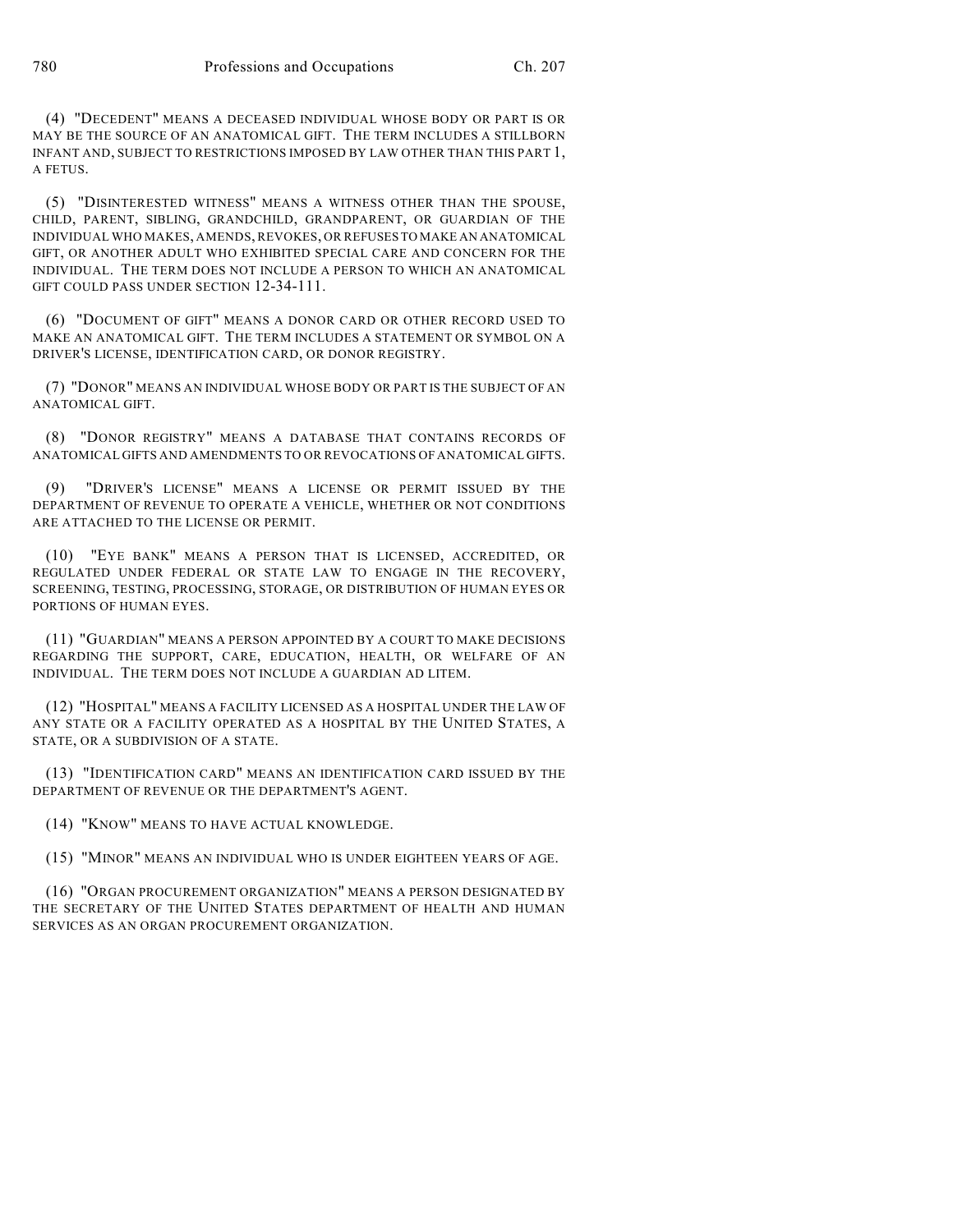(17) "PARENT" MEANS A PARENT WHOSE PARENTAL RIGHTS HAVE NOT BEEN TERMINATED.

(18) "PART" MEANS AN ORGAN, AN EYE, OR TISSUE OF A HUMAN BEING. THE TERM DOES NOT INCLUDE THE WHOLE BODY.

(19) "PERSON" MEANS AN INDIVIDUAL, CORPORATION, BUSINESS TRUST, ESTATE, TRUST, PARTNERSHIP, LIMITED LIABILITY COMPANY, ASSOCIATION, JOINT VENTURE, PUBLIC CORPORATION, GOVERNMENT OR GOVERNMENTAL SUBDIVISION, AGENCY, OR INSTRUMENTALITY, OR ANY OTHER LEGAL OR COMMERCIAL ENTITY.

(20) "PHYSICIAN" MEANS AN INDIVIDUAL AUTHORIZED TO PRACTICE MEDICINE OR OSTEOPATHY UNDER THE LAW OF ANY STATE.

(21) "PROCUREMENT ORGANIZATION" MEANS AN EYE BANK, ORGAN PROCUREMENT ORGANIZATION, OR TISSUE BANK.

(22) "PROSPECTIVE DONOR" MEANS AN INDIVIDUAL WHO IS DEAD OR NEAR DEATH AND HAS BEEN DETERMINED BY A PROCUREMENT ORGANIZATION TO HAVE A PART THAT COULD BE MEDICALLY SUITABLE FOR TRANSPLANTATION, THERAPY, RESEARCH, OR EDUCATION. THE TERM DOES NOT INCLUDE AN INDIVIDUAL WHO HAS MADE A REFUSAL.

(23) "REASONABLY AVAILABLE" MEANS ABLE TO BE CONTACTED BY A PROCUREMENT ORGANIZATION WITHOUT UNDUE EFFORT AND WILLING AND ABLE TO ACT IN A TIMELY MANNER CONSISTENT WITH EXISTING MEDICAL CRITERIA NECESSARY FOR THE MAKING OF AN ANATOMICAL GIFT.

(24) "RECIPIENT" MEANS AN INDIVIDUAL INTO WHOSE BODY A DECEDENT'S PART HAS BEEN OR IS INTENDED TO BE TRANSPLANTED.

(25) "RECORD" MEANS INFORMATION THAT IS INSCRIBED ON A TANGIBLE MEDIUM OR THAT IS STORED IN AN ELECTRONIC OR OTHER MEDIUM AND IS RETRIEVABLE IN PERCEIVABLE FORM.

(26) "REFUSAL" MEANS A RECORD CREATED UNDER SECTION 12-34-107 THAT EXPRESSLY STATES AN INTENT TO BAR OTHER PERSONS FROM MAKING AN ANATOMICAL GIFT OF AN INDIVIDUAL'S BODY OR PART.

(27) "SIGN" MEANS, WITH THE PRESENT INTENT TO AUTHENTICATE OR ADOPT A RECORD:

(A) TO EXECUTE OR ADOPT A TANGIBLE SYMBOL; OR

(B) TO ATTACH TO OR LOGICALLY ASSOCIATE WITH THE RECORD AN ELECTRONIC SYMBOL, SOUND, OR PROCESS.

(28) "STATE" MEANS A STATE OF THE UNITED STATES, THE DISTRICT OF COLUMBIA,PUERTO RICO, THE UNITED STATESVIRGIN ISLANDS, OR ANY TERRITORY OR INSULAR POSSESSION SUBJECT TO THE JURISDICTION OF THE UNITED STATES.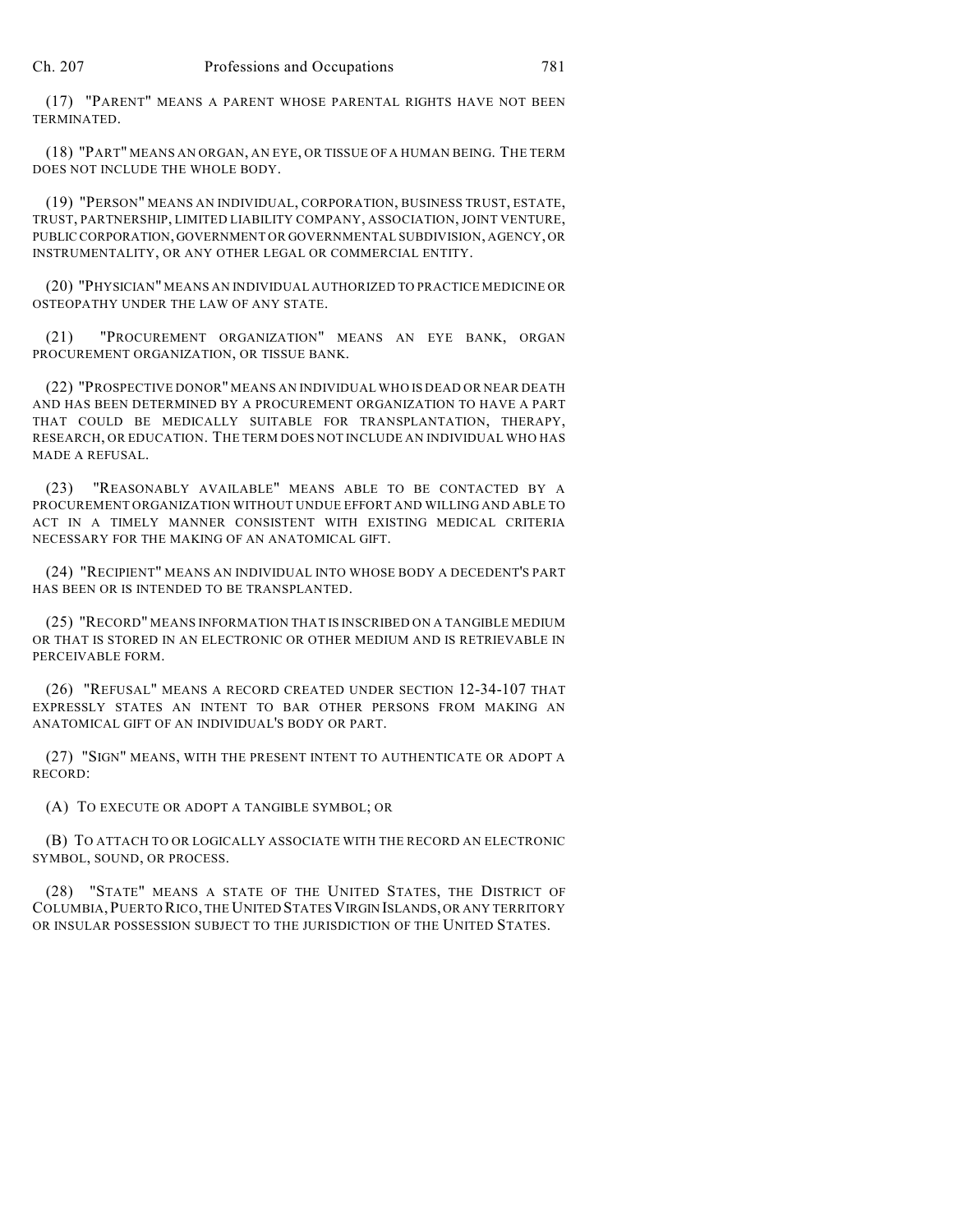(29) "TECHNICIAN" MEANS AN INDIVIDUAL DETERMINED TO BE QUALIFIED TO REMOVE OR PROCESS PARTS BY AN APPROPRIATE ORGANIZATION THAT IS LICENSED, ACCREDITED, OR REGULATED UNDER FEDERAL OR STATE LAW. THE TERM INCLUDES AN ENUCLEATOR.

(30) "TISSUE" MEANS A PORTION OF THE HUMAN BODY OTHER THAN AN ORGAN OR AN EYE. THE TERM DOES NOT INCLUDE BLOOD UNLESS THE BLOOD IS DONATED FOR THE PURPOSE OF RESEARCH OR EDUCATION.

(31) "TISSUE BANK" MEANS A PERSON THAT IS LICENSED, ACCREDITED, OR REGULATED UNDER FEDERAL OR STATE LAW TO ENGAGE IN THE RECOVERY, SCREENING, TESTING, PROCESSING, STORAGE, OR DISTRIBUTION OF TISSUE.

(32) "TRANSPLANT HOSPITAL" MEANS A HOSPITAL THAT FURNISHES ORGAN TRANSPLANTS AND OTHER MEDICAL AND SURGICAL SPECIALTY SERVICES REQUIRED FOR THE CARE OF TRANSPLANT PATIENTS.

**12-34-103. Applicability.** THIS PART 1 APPLIES TO AN ANATOMICAL GIFT OR AMENDMENT TO, REVOCATION OF, OR REFUSAL TO MAKE AN ANATOMICAL GIFT, WHENEVER MADE.

**12-34-104. Who may make anatomical gift before donor's death.** SUBJECT TO SECTION 12-34-108, AN ANATOMICAL GIFT OF A DONOR'S BODY OR PART MAY BE MADE DURING THE LIFE OF THE DONOR FOR THE PURPOSE OF TRANSPLANTATION, THERAPY, RESEARCH, OR EDUCATION IN THE MANNER PROVIDED IN SECTION 12-34-105 BY:

(1) THE DONOR, IF THE DONOR IS AN ADULT OR IF THE DONOR IS A MINOR AND IS:

(A) EMANCIPATED; OR

(B) AUTHORIZED UNDER STATE LAW TO APPLY FOR A DRIVER'S LICENSE BECAUSE THE DONOR IS AT LEAST SIXTEEN YEARS OF AGE;

(2) AN AGENT OF THE DONOR, UNLESS THE POWER OF ATTORNEY FOR HEALTH CARE OR OTHER RECORD PROHIBITS THE AGENT FROM MAKING AN ANATOMICAL GIFT;

(3) A PARENT OF THE DONOR, IF THE DONOR IS AN UNEMANCIPATED MINOR; OR

(4) THE DONOR'S GUARDIAN.

**12-34-105. Manner of making anatomical gift before donor's death.** (a) A DONOR MAY MAKE AN ANATOMICAL GIFT:

(1) BY AUTHORIZING A STATEMENT OR SYMBOL INDICATING THAT THE DONOR HAS MADE AN ANATOMICAL GIFT TO BE IMPRINTED ON THE DONOR'S DRIVER'S LICENSE OR IDENTIFICATION CARD;

(2) IN A WILL;

(3) DURING A TERMINAL ILLNESS OR INJURY OF THE DONOR, BY ANY FORM OF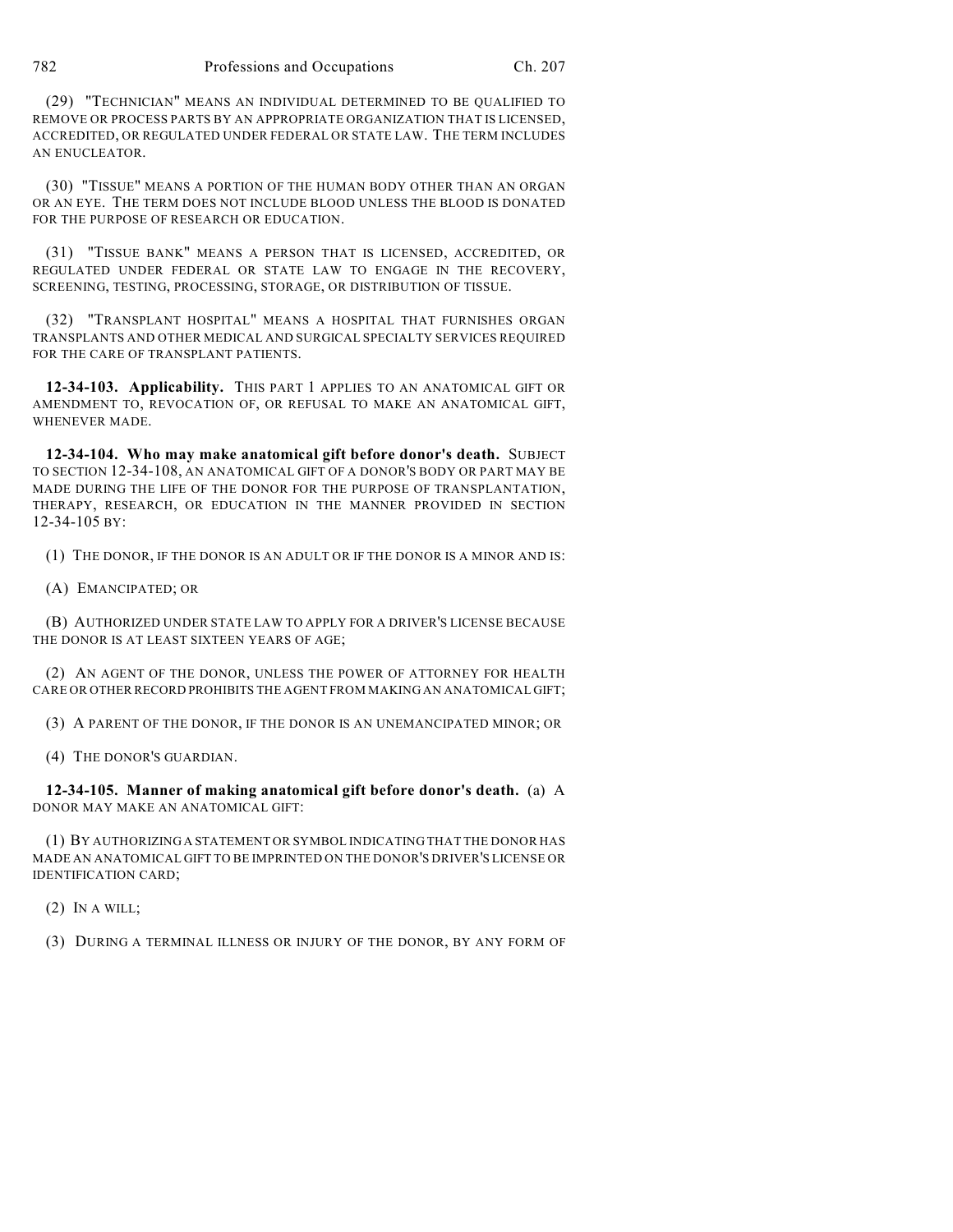COMMUNICATION ADDRESSED TO AT LEAST TWO ADULTS, AT LEAST ONE OF WHOM IS A DISINTERESTED WITNESS; OR

(4) AS PROVIDED IN SUBSECTION (b) OF THIS SECTION.

(b) A DONOR OR OTHER PERSON AUTHORIZED TO MAKE AN ANATOMICAL GIFT UNDER SECTION 12-34-104 MAY MAKE A GIFT BY A DONOR CARD OR OTHER RECORD SIGNED BY THE DONOR OR OTHER PERSON MAKING THE GIFT OR BY AUTHORIZING THAT A STATEMENT OR SYMBOL INDICATING THAT THE DONOR HAS MADE AN ANATOMICAL GIFT BE INCLUDED ON A DONOR REGISTRY. IF THE DONOR OR OTHER PERSON IS PHYSICALLY UNABLE TO SIGN A RECORD, THE RECORD MAY BE SIGNED BY ANOTHER INDIVIDUAL AT THE DIRECTION OF THE DONOR OR OTHER PERSON AND MUST:

(1) BE WITNESSED BY AT LEAST TWO ADULTS, AT LEAST ONE OF WHOM IS A DISINTERESTED WITNESS, WHO HAVE SIGNED AT THE REQUEST OF THE DONOR OR THE OTHER PERSON; AND

(2) STATE THAT IT HAS BEEN SIGNED AND WITNESSED AS PROVIDED IN PARAGRAPH (1) OF THIS SUBSECTION (b).

(c) REVOCATION, SUSPENSION, EXPIRATION, OR CANCELLATION OF A DRIVER'S LICENSE OR IDENTIFICATION CARD UPON WHICH AN ANATOMICAL GIFT IS INDICATED DOES NOT INVALIDATE THE GIFT.

(d) AN ANATOMICAL GIFT MADE BY WILL TAKES EFFECT UPON THE DONOR'S DEATH WHETHER OR NOT THE WILL IS PROBATED. INVALIDATION OF THE WILL AFTER THE DONOR'S DEATH DOES NOT INVALIDATE THE GIFT.

**12-34-106. Amending or revoking anatomical gift before donor's death.** (a) SUBJECT TO SECTION 12-34-108, A DONOR OR OTHER PERSON AUTHORIZED TO MAKE AN ANATOMICAL GIFT UNDER SECTION 12-34-104 MAY AMEND OR REVOKE AN ANATOMICAL GIFT BY:

(1) A RECORD SIGNED BY:

(A) THE DONOR;

(B) THE OTHER PERSON; OR

(C) SUBJECT TO SUBSECTION (b) OF THIS SECTION, ANOTHER INDIVIDUAL ACTING AT THE DIRECTION OF THE DONOR OR THE OTHER PERSON IF THE DONOR OR OTHER PERSON IS PHYSICALLY UNABLE TO SIGN; OR

(2) A LATER-EXECUTED DOCUMENT OF GIFT THAT AMENDS OR REVOKES A PREVIOUS ANATOMICAL GIFT OR PORTION OF AN ANATOMICAL GIFT, EITHER EXPRESSLY OR BY INCONSISTENCY.

(b) A RECORD SIGNED PURSUANT TO SUBPARAGRAPH (C) OF PARAGRAPH (1) OF SUBSECTION (a) OF THIS SECTION MUST: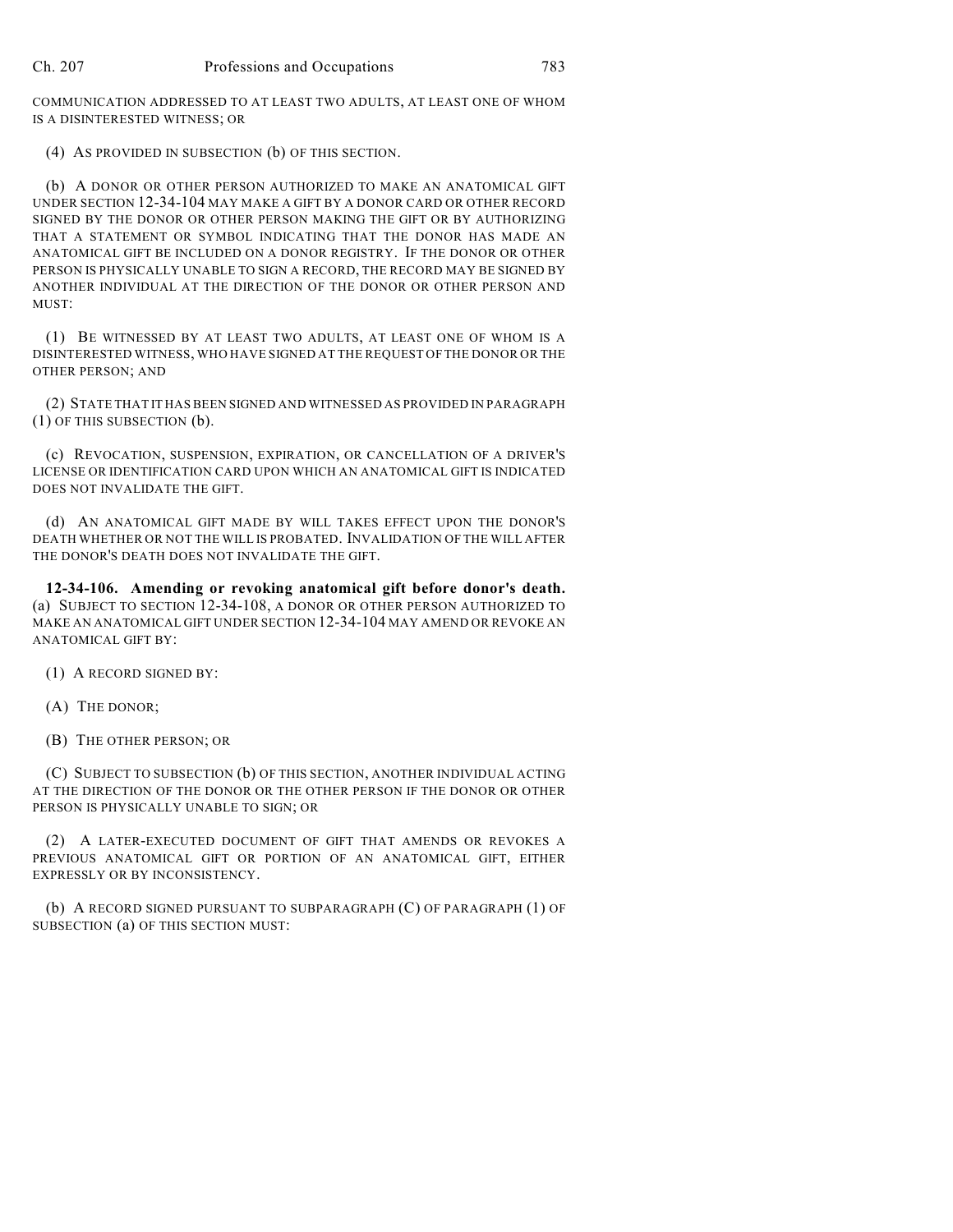(1) BE WITNESSED BY AT LEAST TWO ADULTS, AT LEAST ONE OF WHOM IS A DISINTERESTED WITNESS, WHO HAVE SIGNED AT THE REQUEST OF THE DONOR OR THE OTHER PERSON; AND

(2) STATE THAT IT HAS BEEN SIGNED AND WITNESSED AS PROVIDED IN PARAGRAPH (1) OF THIS SUBSECTION (b).

(c) SUBJECT TO SECTION 12-34-108, A DONOR OR OTHER PERSON AUTHORIZED TO MAKE AN ANATOMICAL GIFT UNDER SECTION 12-34-104 MAY REVOKE AN ANATOMICAL GIFT BY THE DESTRUCTION OR CANCELLATION OF THE DOCUMENT OF GIFT, OR THE PORTION OF THE DOCUMENT OF GIFT USED TO MAKE THE GIFT, WITH THE INTENT TO REVOKE THE GIFT.

(d) A DONOR MAY AMEND OR REVOKE AN ANATOMICAL GIFT THAT WAS NOT MADE IN A WILL BY ANY FORM OF COMMUNICATION DURING A TERMINAL ILLNESS OR INJURY ADDRESSED TO AT LEAST TWO ADULTS, AT LEAST ONE OF WHOM IS A DISINTERESTED WITNESS.

(e) A DONOR WHO MAKES AN ANATOMICAL GIFT IN A WILL MAY AMEND OR REVOKE THE GIFT IN THE MANNER PROVIDED FOR AMENDMENT OR REVOCATION OF WILLS OR AS PROVIDED IN SUBSECTION (a) OF THIS SECTION.

**12-34-107. Refusal to make anatomical gift - effect of refusal.** (a) AN INDIVIDUAL MAY REFUSE TO MAKE AN ANATOMICAL GIFT OF THE INDIVIDUAL'S BODY OR PART BY:

(1) A RECORD SIGNED BY:

(A) THE INDIVIDUAL; OR

(B) SUBJECT TO SUBSECTION (b) OF THIS SECTION, ANOTHER INDIVIDUAL ACTING AT THE DIRECTION OF THE INDIVIDUAL IF THE INDIVIDUAL IS PHYSICALLY UNABLE TO SIGN;

(2) THE INDIVIDUAL'S WILL, WHETHER OR NOT THE WILL IS ADMITTED TO PROBATE OR INVALIDATED AFTER THE INDIVIDUAL'S DEATH; OR

(3) ANY FORM OF COMMUNICATION MADE BY THE INDIVIDUAL DURING THE INDIVIDUAL'S TERMINAL ILLNESS OR INJURY ADDRESSED TO AT LEAST TWO ADULTS, AT LEAST ONE OF WHOM IS A DISINTERESTED WITNESS.

(b) A RECORD SIGNED PURSUANT TO SUBPARAGRAPH (B) OF PARAGRAPH (1) OF SUBSECTION (a) OF THIS SECTION MUST:

(1) BE WITNESSED BY AT LEAST TWO ADULTS, AT LEAST ONE OF WHOM IS A DISINTERESTED WITNESS, WHO HAVE SIGNED AT THE REQUEST OF THE INDIVIDUAL; AND

(2) STATE THAT IT HAS BEEN SIGNED AND WITNESSED AS PROVIDED IN PARAGRAPH (1) OF THIS SUBSECTION (b).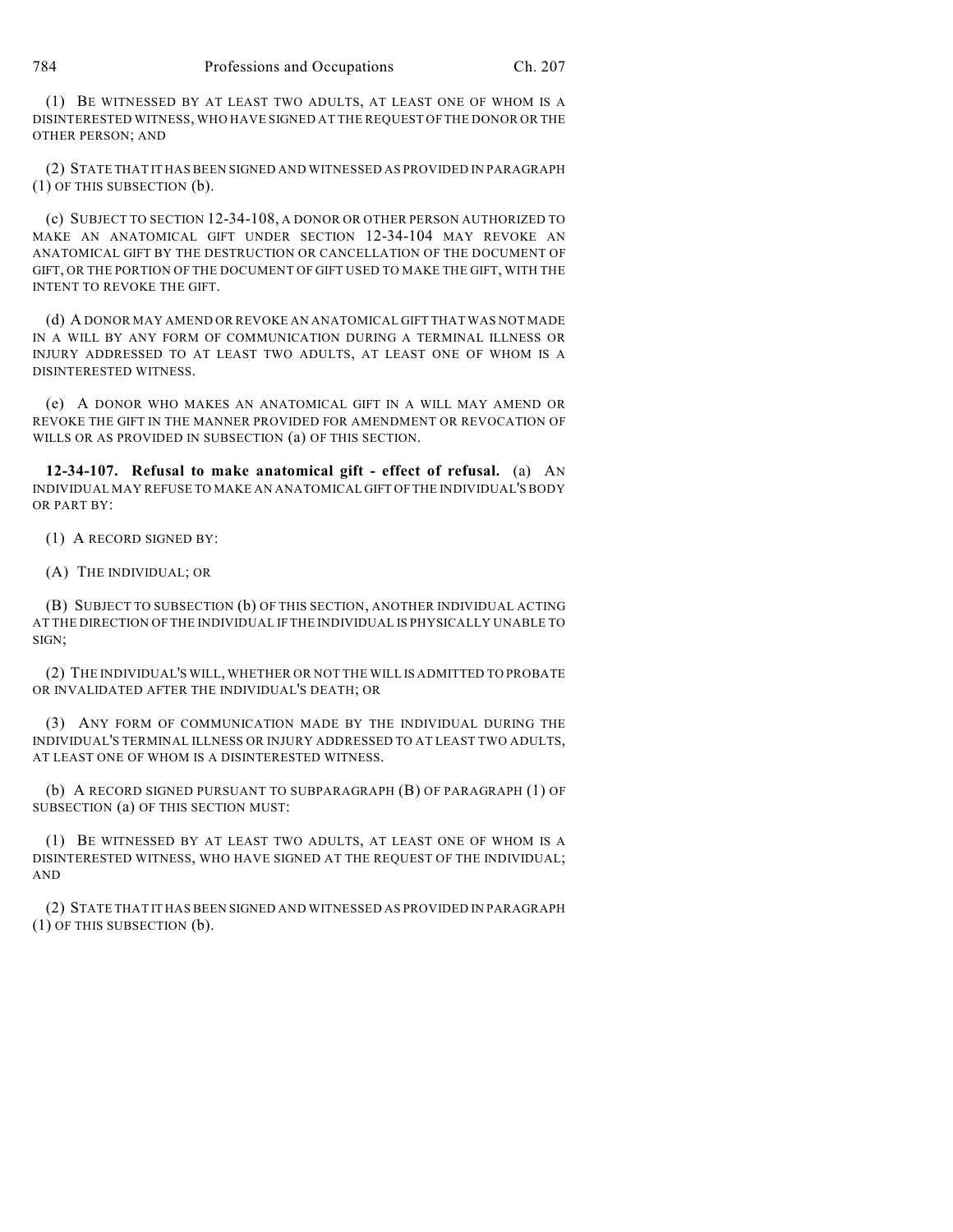(c) AN INDIVIDUAL WHO HAS MADE A REFUSAL MAY AMEND OR REVOKE THE REFUSAL:

(1) IN THE MANNER PROVIDED IN SUBSECTION (a) OF THIS SECTION FOR MAKING A REFUSAL;

(2) BY SUBSEQUENTLY MAKING AN ANATOMICAL GIFT PURSUANT TO SECTION 12-34-105 THAT IS INCONSISTENT WITH THE REFUSAL; OR

(3) BY DESTROYING OR CANCELING THE RECORD EVIDENCING THE REFUSAL, OR THE PORTION OF THE RECORD USED TO MAKE THE REFUSAL, WITH THE INTENT TO REVOKE THE REFUSAL.

(d) EXCEPT AS OTHERWISE PROVIDED IN SECTION 12-34-108 (h), IN THE ABSENCE OF AN EXPRESS, CONTRARY INDICATION BY THE INDIVIDUAL SET FORTH IN THE REFUSAL, AN INDIVIDUAL'S UNREVOKED REFUSAL TO MAKE AN ANATOMICAL GIFT OF THE INDIVIDUAL'S BODY OR PART BARS ALL OTHER PERSONS FROM MAKING AN ANATOMICAL GIFT OF THE INDIVIDUAL'S BODY OR PART.

**12-34-108. Preclusive effect of anatomical gift, amendment, or revocation.** (a) EXCEPT AS OTHERWISE PROVIDED IN SUBSECTION (g) OF THIS SECTION AND SUBJECT TO SUBSECTION (f) OF THIS SECTION, IN THE ABSENCE OF AN EXPRESS, CONTRARY INDICATION BY THE DONOR, A PERSON OTHER THAN THE DONOR IS BARRED FROM MAKING, AMENDING, OR REVOKING AN ANATOMICAL GIFT OF A DONOR'S BODY OR PART IF THE DONOR MADE AN ANATOMICAL GIFT OF THE DONOR'S BODY OR PART UNDER SECTION 12-34-105 OR AN AMENDMENT TO AN ANATOMICAL GIFT OF THE DONOR'S BODY OR PART UNDER SECTION 12-34-106.

(b) A DONOR'S REVOCATION OF AN ANATOMICAL GIFT OF THE DONOR'S BODY OR PART UNDER SECTION 12-34-106 IS NOT A REFUSAL AND DOES NOT BAR ANOTHER PERSON SPECIFIED IN SECTION 12-34-104 OR 12-34-109 FROM MAKING AN ANATOMICAL GIFT OF THE DONOR'S BODY OR PART UNDER SECTION 12-34-105 OR 12-34-110.

(c) IF A PERSON OTHER THAN THE DONOR MAKES AN UNREVOKED ANATOMICAL GIFT OF THE DONOR'S BODY OR PART UNDER SECTION 12-34-105 OR AN AMENDMENT TO AN ANATOMICAL GIFT OF THE DONOR'S BODY OR PART UNDER SECTION 12-34-106, ANOTHER PERSON MAY NOT MAKE, AMEND, OR REVOKE THE GIFT OF THE DONOR'S BODY OR PART UNDER SECTION 12-34-110.

(d) A REVOCATION OF AN ANATOMICAL GIFT OF A DONOR'S BODY OR PART UNDER SECTION 12-34-106 BY A PERSON OTHER THAN THE DONOR DOES NOT BAR ANOTHER PERSON FROM MAKING AN ANATOMICAL GIFT OF THE BODY OR PART UNDER SECTION 12-34-105 OR 12-34-110.

(e) IN THE ABSENCE OF AN EXPRESS, CONTRARY INDICATION BY THE DONOR OR OTHER PERSON AUTHORIZED TO MAKE AN ANATOMICAL GIFT UNDER SECTION 12-34-104, AN ANATOMICAL GIFT OF A PART IS NEITHER A REFUSAL TO GIVE ANOTHER PART NOR A LIMITATION ON THE MAKING OF AN ANATOMICAL GIFT OF ANOTHER PART AT A LATER TIME BY THE DONOR OR ANOTHER PERSON.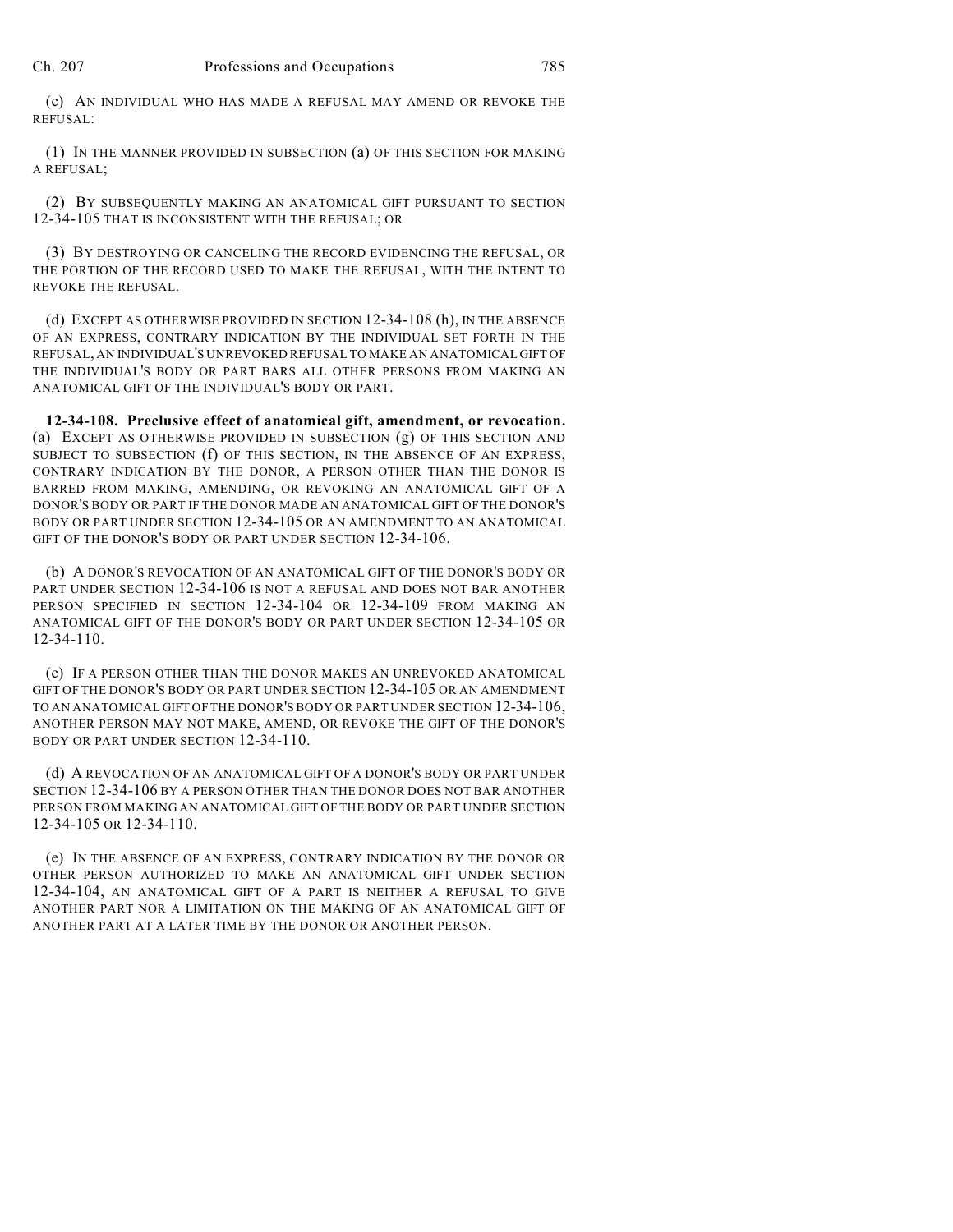(f) IN THE ABSENCE OF AN EXPRESS, CONTRARY INDICATION BY THE DONOR OR OTHER PERSON AUTHORIZED TO MAKE AN ANATOMICAL GIFT UNDER SECTION 12-34-104, AN ANATOMICAL GIFT OF A PART FOR ONE OR MORE OF THE PURPOSES SET FORTH IN SECTION 12-34-104 IS NOT A LIMITATION ON THE MAKING OF AN ANATOMICAL GIFT OF THE PART FOR ANY OF THE OTHER PURPOSES BY THE DONOR OR ANY OTHER PERSON UNDER SECTION 12-34-105 OR 12-34-110.

(g) IF A DONOR WHO IS AN UNEMANCIPATED MINOR DIES, A PARENT OF THE DONOR WHO IS REASONABLY AVAILABLE MAY REVOKE OR AMEND AN ANATOMICAL GIFT OF THE DONOR'S BODY OR PART.

(h) IF AN UNEMANCIPATED MINOR WHO SIGNED A REFUSAL DIES, A PARENT OF THE MINOR WHO IS REASONABLY AVAILABLE MAY REVOKE THE MINOR'S REFUSAL.

**12-34-109. Who may make anatomical gift of decedent's body or part.** (a) SUBJECT TO SUBSECTIONS (b) AND (c) OF THIS SECTION AND UNLESS BARRED BY SECTION 12-34-107 OR 12-34-108, AN ANATOMICAL GIFT OF A DECEDENT'S BODY OR PART FOR PURPOSE OF TRANSPLANTATION, THERAPY, RESEARCH, OR EDUCATION MAY BE MADE BY ANY MEMBER OF THE FOLLOWING CLASSES OF PERSONS WHO IS REASONABLY AVAILABLE, IN THE ORDER OF PRIORITY LISTED:

(1) AN AGENT OF THE DECEDENT AT THE TIME OF DEATH WHO COULD HAVE MADE AN ANATOMICAL GIFT UNDER SECTION 12-34-104 (2) IMMEDIATELY BEFORE THE DECEDENT'S DEATH;

- (2) THE SPOUSE OF THE DECEDENT;
- (3) ADULT CHILDREN OF THE DECEDENT;
- (4) PARENTS OF THE DECEDENT;
- (5) ADULT SIBLINGS OF THE DECEDENT;
- (6) ADULT GRANDCHILDREN OF THE DECEDENT;
- (7) GRANDPARENTS OF THE DECEDENT;
- (8) AN ADULT WHO EXHIBITED SPECIAL CARE AND CONCERN FOR THE DECEDENT;

(9) THE PERSONS WHO WERE ACTING AS THE GUARDIANS OF THE PERSON OF THE DECEDENT AT THE TIME OF DEATH; AND

(10) ANY OTHER PERSON HAVING THE AUTHORITY TO DISPOSE OF THE DECEDENT'S BODY.

(b) IF THERE IS MORE THAN ONE MEMBER OF A CLASS LISTED IN PARAGRAPH (1),  $(3), (4), (5), (6), (7),$  OR  $(9)$  OF SUBSECTION  $(a)$  OF THIS SECTION ENTITLED TO MAKE AN ANATOMICAL GIFT, AN ANATOMICAL GIFT MAY BE MADE BY A MEMBER OF THE CLASS UNLESS THAT MEMBER OR A PERSON TO WHICH THE GIFT MAY PASS UNDER SECTION 12-34-111 KNOWS OF AN OBJECTION BY ANOTHER MEMBER OF THE CLASS. IF AN OBJECTION IS KNOWN, THE GIFT MAY BE MADE ONLY BY A MAJORITY OF THE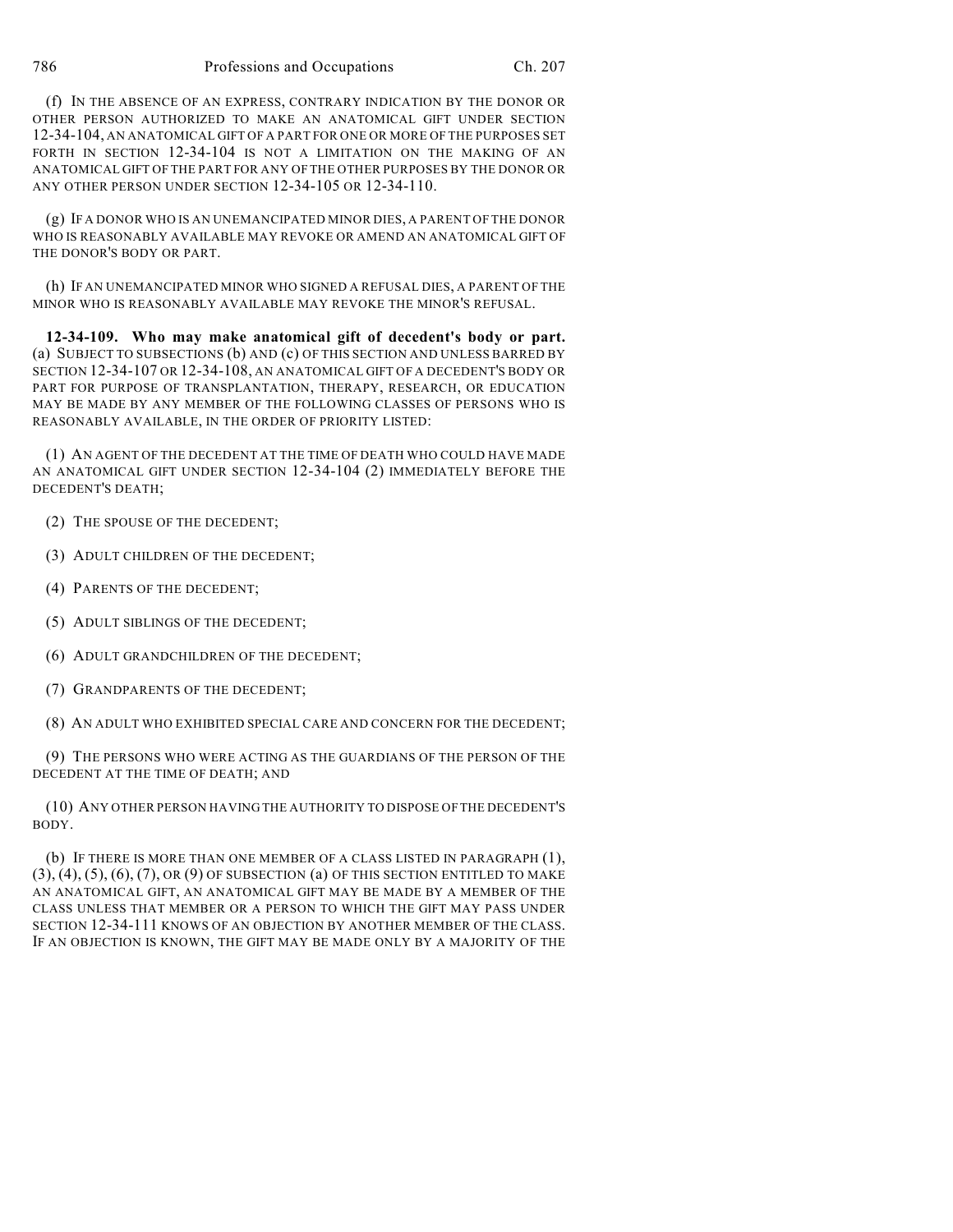MEMBERS OF THE CLASS WHO ARE REASONABLY AVAILABLE.

(c) A PERSON MAY NOT MAKE AN ANATOMICAL GIFT IF, AT THE TIME OF THE DECEDENT'S DEATH, A PERSON IN A PRIOR CLASS UNDER SUBSECTION (a) OF THIS SECTION IS REASONABLY AVAILABLE TO MAKE OR TO OBJECT TO THE MAKING OF AN ANATOMICAL GIFT.

**12-34-110. Manner of making, amending, or revoking anatomical gift of decedent's body or part.** (a) A PERSON AUTHORIZED TO MAKE AN ANATOMICAL GIFT UNDER SECTION 12-34-109 MAY MAKE AN ANATOMICAL GIFT BY A DOCUMENT OF GIFT SIGNED BY THE PERSON MAKING THE GIFT OR BY THAT PERSON'S ORAL COMMUNICATION THAT IS ELECTRONICALLY RECORDED OR IS CONTEMPORANEOUSLY REDUCED TO A RECORD AND SIGNED BY THE INDIVIDUAL RECEIVING THE ORAL COMMUNICATION.

(b) SUBJECT TO SUBSECTION (c) OF THIS SECTION, AN ANATOMICAL GIFT BY A PERSON AUTHORIZED UNDER SECTION 12-34-109 MAY BE AMENDED OR REVOKED ORALLY OR IN A RECORD BY ANY MEMBER OF A PRIOR CLASS WHO IS REASONABLY AVAILABLE. IF MORE THAN ONE MEMBER OF THE PRIOR CLASS IS REASONABLY AVAILABLE, THE GIFT MADE BY A PERSON AUTHORIZED UNDER SECTION 12-34-109 MAY BE:

(1) AMENDED ONLY IF A MAJORITY OF THE REASONABLY AVAILABLE MEMBERS AGREE TO THE AMENDING OF THE GIFT; OR

(2) REVOKED ONLY IF A MAJORITY OF THE REASONABLY AVAILABLE MEMBERS AGREE TO THE REVOKING OF THE GIFT OR IF THEY ARE EQUALLY DIVIDED AS TO WHETHER TO REVOKE THE GIFT.

(c) A REVOCATION UNDER SUBSECTION (b) OF THIS SECTION IS EFFECTIVE ONLY IF, BEFORE AN INCISION HAS BEEN MADE TO REMOVE A PART FROM THE DONOR'S BODY OR BEFORE INVASIVE PROCEDURES HAVE BEGUN TO PREPARE THE RECIPIENT, THE PROCUREMENT ORGANIZATION, TRANSPLANT HOSPITAL, OR PHYSICIAN OR TECHNICIAN KNOWS OF THE REVOCATION.

**12-34-111. Persons that may receive anatomical gift - purpose of anatomical gift.** (a) AN ANATOMICAL GIFT MAY BE MADE TO THE FOLLOWING PERSONS NAMED IN THE DOCUMENT OF GIFT:

(1) A HOSPITAL; ACCREDITED MEDICAL SCHOOL, DENTAL SCHOOL, COLLEGE, OR UNIVERSITY; ORGAN PROCUREMENT ORGANIZATION; OR OTHER APPROPRIATE PERSON, FOR RESEARCH OR EDUCATION;

(2) SUBJECT TO SUBSECTION (b) OF THIS SECTION, AN INDIVIDUAL DESIGNATED BY THE PERSON MAKING THE ANATOMICAL GIFT IF THE INDIVIDUAL IS THE RECIPIENT OF THE PART;

(3) AN EYE BANK OR TISSUE BANK.

(b) IF AN ANATOMICAL GIFT TO AN INDIVIDUAL UNDER PARAGRAPH (2) OF SUBSECTION (a) OF THIS SECTION CANNOT BE TRANSPLANTED INTO THE INDIVIDUAL,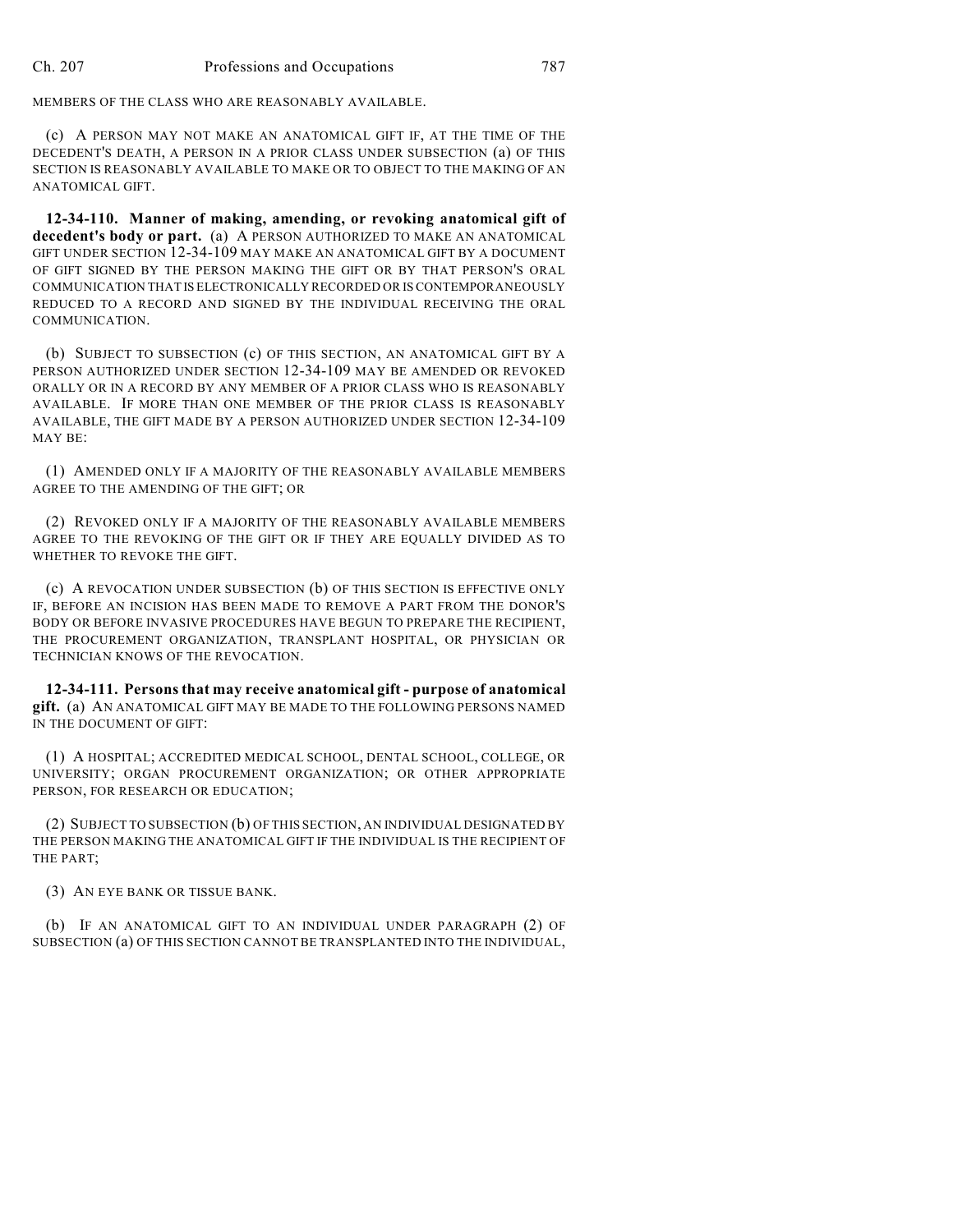THE PART PASSES IN ACCORDANCE WITH SUBSECTION (g) OF THIS SECTION IN THE ABSENCE OF AN EXPRESS, CONTRARY INDICATION BY THE PERSON MAKING THE ANATOMICAL GIFT.

(c) IF AN ANATOMICAL GIFT OF ONE OR MORE SPECIFIC PARTS OR OF ALL PARTS IS MADE IN A DOCUMENT OF GIFT THAT DOES NOT NAME A PERSON DESCRIBED IN SUBSECTION (a) OF THIS SECTION BUT IDENTIFIES THE PURPOSE FOR WHICH AN ANATOMICAL GIFT MAY BE USED, THE FOLLOWING RULES APPLY:

(1) IF THE PART IS AN EYE AND THE GIFT IS FOR THE PURPOSE OF TRANSPLANTATION OR THERAPY, THE GIFT PASSES TO THE APPROPRIATE EYE BANK.

(2) IF THE PART IS TISSUE AND THE GIFT IS FOR THE PURPOSE OF TRANSPLANTATION OR THERAPY, THE GIFT PASSES TO THE APPROPRIATE TISSUE BANK.

(3) IF THE PART IS AN ORGAN AND THE GIFT IS FOR THE PURPOSE OF TRANSPLANTATION OR THERAPY, THE GIFT PASSES TO THE APPROPRIATE ORGAN PROCUREMENT ORGANIZATION AS CUSTODIAN OF THE ORGAN.

(4) IF THE PART IS AN ORGAN, AN EYE, OR TISSUE AND THE GIFT IS FOR THE PURPOSE OF RESEARCH OR EDUCATION, THE GIFT PASSES TO THE APPROPRIATE PROCUREMENT ORGANIZATION.

(d) FOR THE PURPOSE OF SUBSECTION (c) OF THIS SECTION, IF THERE IS MORE THAN ONE PURPOSE OF AN ANATOMICAL GIFT SET FORTH IN THE DOCUMENT OF GIFT BUT THE PURPOSES ARE NOT SET FORTH IN ANY PRIORITY, THE GIFT MUST BE USED FOR TRANSPLANTATION OR THERAPY, IF SUITABLE. IFTHE GIFT CANNOT BE USED FOR TRANSPLANTATION OR THERAPY, THE GIFT MAY BE USED FOR RESEARCH OR EDUCATION.

(e) IF AN ANATOMICAL GIFT OF ONE OR MORE SPECIFIC PARTS IS MADE IN A DOCUMENT OF GIFT THAT DOES NOT NAME A PERSON DESCRIBED IN SUBSECTION (a) OF THIS SECTION AND DOES NOT IDENTIFY THE PURPOSE OF THE GIFT, THE GIFT MAY BE USED ONLY FOR TRANSPLANTATION OR THERAPY, AND THE GIFT PASSES IN ACCORDANCE WITH SUBSECTION (g) OF THIS SECTION.

(f) IF A DOCUMENT OF GIFT SPECIFIES ONLY A GENERAL INTENT TO MAKE AN ANATOMICAL GIFT BY WORDS SUCH AS "DONOR", "ORGAN DONOR", OR "BODY DONOR", OR BY A SYMBOL OR STATEMENT OF SIMILAR IMPORT, THE GIFT MAY BE USED ONLY FOR TRANSPLANTATION OR THERAPY, AND THE GIFT PASSES IN ACCORDANCE WITH SUBSECTION (g) OF THIS SECTION.

 $(g)$  FOR PURPOSES OF SUBSECTIONS  $(b)$ ,  $(e)$ , AND  $(f)$  OF THIS SECTION THE FOLLOWING RULES APPLY:

(1) IF THE PART IS AN EYE, THE GIFT PASSES TO THE APPROPRIATE EYE BANK.

(2) IF THE PART IS TISSUE, THE GIFT PASSES TO THE APPROPRIATE TISSUE BANK.

(3) IF THE PART IS AN ORGAN, THE GIFT PASSES TO THE APPROPRIATE ORGAN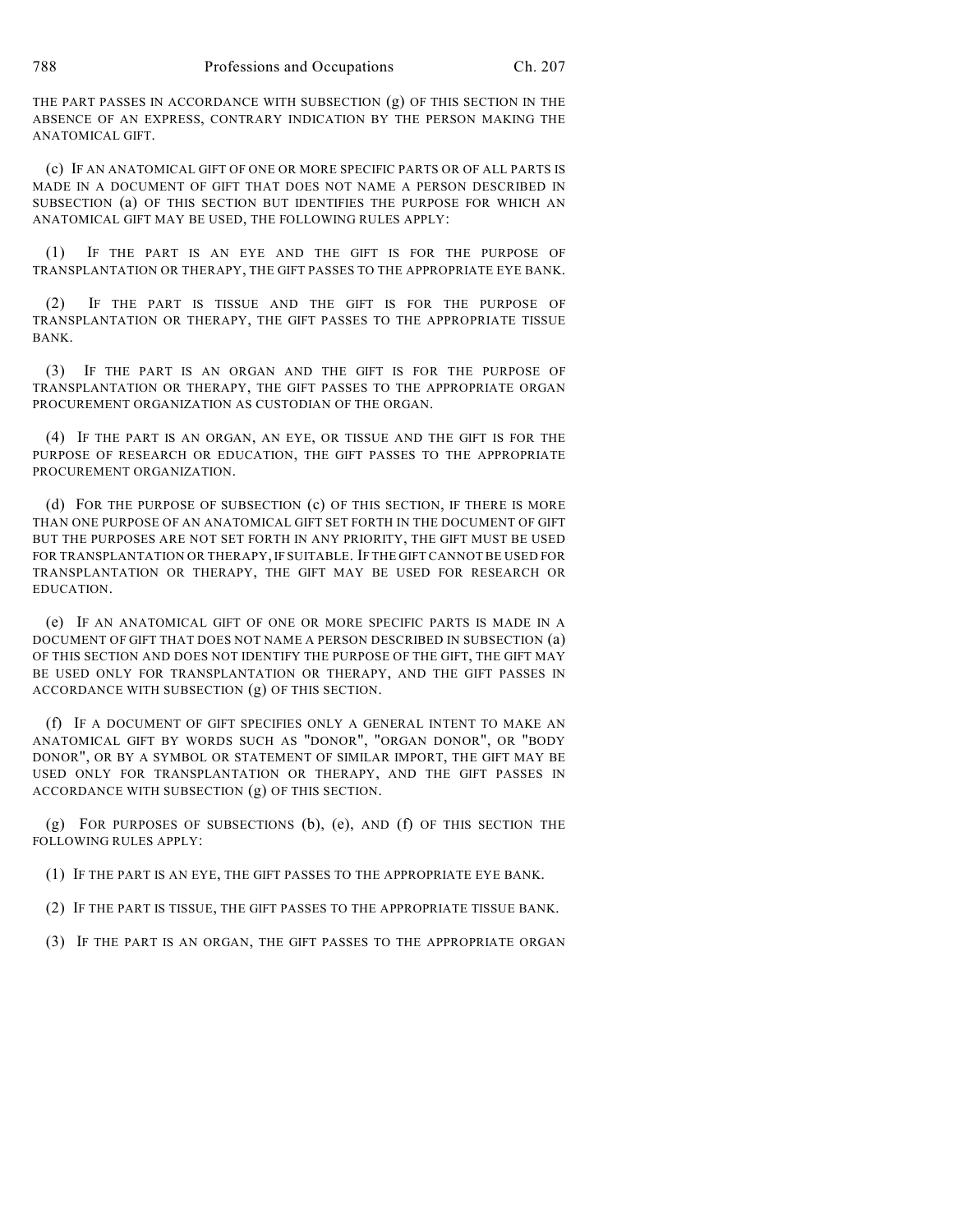PROCUREMENT ORGANIZATION AS CUSTODIAN OF THE ORGAN.

(h) AN ANATOMICAL GIFT OF AN ORGAN FOR TRANSPLANTATION OR THERAPY, OTHER THAN AN ANATOMICAL GIFT UNDER PARAGRAPH (2) OF SUBSECTION (a) OF THIS SECTION, PASSES TO THE ORGAN PROCUREMENT ORGANIZATION AS CUSTODIAN OF THE ORGAN.

(i) IF AN ANATOMICAL GIFT DOES NOT PASS PURSUANT TO SUBSECTIONS (a) THROUGH (h) OF THIS SECTION OR THE DECEDENT'S BODY OR PART IS NOT USED FOR TRANSPLANTATION, THERAPY, RESEARCH, OR EDUCATION, CUSTODY OF THE BODY OR PART PASSES TO THE PERSON UNDER OBLIGATION TO DISPOSE OF THE BODY OR PART.

(j) A PERSON MAY NOT ACCEPT AN ANATOMICAL GIFT IF THE PERSON KNOWS THAT THE GIFT WAS NOT EFFECTIVELY MADE UNDER SECTION 12-34-105 OR 12-34-110 OR IF THE PERSON KNOWS THAT THE DECEDENT MADE A REFUSAL UNDER SECTION 12-34-107 THAT WAS NOT REVOKED. FOR PURPOSES OF THIS SUBSECTION (j), IF A PERSON KNOWS THAT AN ANATOMICAL GIFT WAS MADE ON A DOCUMENT OF GIFT, THE PERSON IS DEEMED TO KNOW OF ANY AMENDMENT OR REVOCATION OF THE GIFT OR ANY REFUSAL TO MAKE AN ANATOMICAL GIFT ON THE SAME DOCUMENT OF GIFT.

(k) EXCEPT AS OTHERWISE PROVIDED IN PARAGRAPH (2) OF SUBSECTION (a) OF THIS SECTION, NOTHING IN THIS PART 1 AFFECTS THE ALLOCATION OF ORGANS FOR TRANSPLANTATION OR THERAPY.

## **12-34-112. Search and notification.** (Reserved)

**12-34-113. Delivery of document of gift not required - right to examine.** (a) A DOCUMENT OF GIFT NEED NOT BE DELIVERED DURING THE DONOR'S LIFETIME TO BE EFFECTIVE.

(b) UPON OR AFTER AN INDIVIDUAL'S DEATH, A PERSON IN POSSESSION OF A DOCUMENT OF GIFT OR A REFUSAL TO MAKE AN ANATOMICAL GIFT WITH RESPECT TO THE INDIVIDUAL SHALL ALLOW EXAMINATION AND COPYING OF THE DOCUMENT OF GIFT OR REFUSAL BY A PERSON AUTHORIZED TO MAKE OR OBJECT TO THE MAKING OF AN ANATOMICAL GIFT WITH RESPECT TO THE INDIVIDUAL OR BY A PERSON TO WHICH THE GIFT COULD PASS UNDER SECTION 12-34-111.

**12-34-114. Rights and duties of procurement organization and others.** (a) WHEN A HOSPITAL REFERS AN INDIVIDUAL AT OR NEAR DEATH TO A PROCUREMENT ORGANIZATION, THE ORGANIZATION SHALL MAKE A REASONABLE SEARCH OF THE RECORDS OF THE DEPARTMENT OF REVENUE AND ANY DONOR REGISTRY THAT IT KNOWS EXISTS FOR THE GEOGRAPHICAL AREA IN WHICH THE INDIVIDUAL RESIDES TO ASCERTAIN WHETHER THE INDIVIDUAL HAS MADE AN ANATOMICAL GIFT.

(b) A PROCUREMENT ORGANIZATION MUST BE ALLOWED REASONABLE ACCESS TO INFORMATION IN THE RECORDS OF THE DEPARTMENT OF REVENUE TO ASCERTAIN WHETHER AN INDIVIDUAL AT OR NEAR DEATH IS A DONOR.

(c) WHEN A HOSPITAL REFERS AN INDIVIDUAL AT OR NEAR DEATH TO A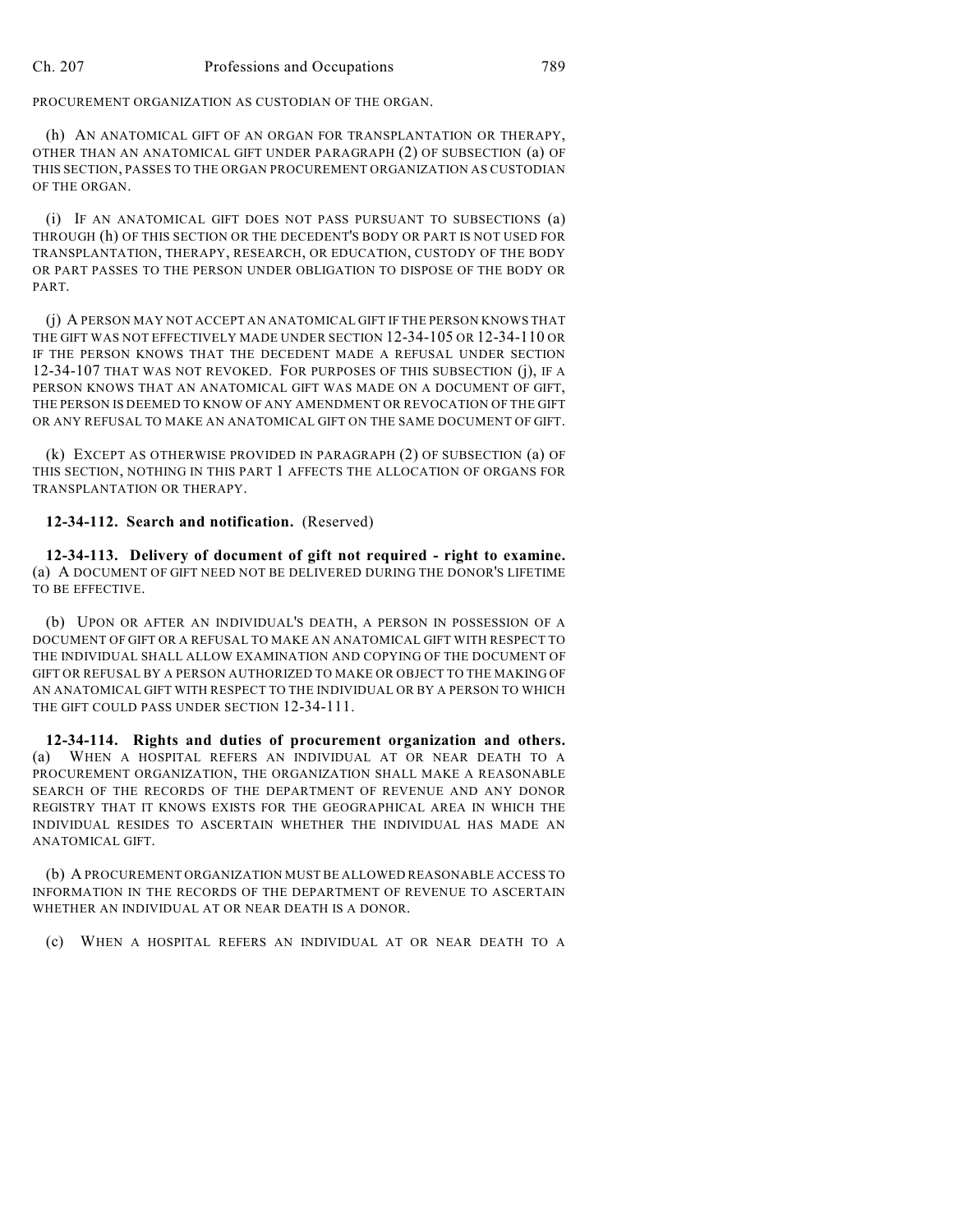790 Professions and Occupations Ch. 207

PROCUREMENT ORGANIZATION, THE ORGANIZATION MAY CONDUCT ANY REASONABLE EXAMINATION NECESSARY TO ENSURE THE MEDICAL SUITABILITY OF A PART THAT IS OR COULD BE THE SUBJECT OF AN ANATOMICAL GIFT FOR TRANSPLANTATION, THERAPY, RESEARCH, OR EDUCATION FROM A DONOR OR A PROSPECTIVE DONOR. DURING THE EXAMINATION PERIOD, MEASURES NECESSARY TO ENSURE THE MEDICAL SUITABILITY OF THE PART MAY NOT BE WITHDRAWN UNLESS THE HOSPITAL OR PROCUREMENT ORGANIZATION KNOWS THAT THE INDIVIDUAL EXPRESSED A CONTRARY INTENT.

(d) UNLESS PROHIBITED BY LAW OTHER THAN THIS PART 1, AT ANY TIME AFTER A DONOR'S DEATH, THE PERSON TO WHICH A PART PASSES UNDER SECTION 12-34-111 MAY CONDUCT ANY REASONABLE EXAMINATION NECESSARY TO ENSURE THE MEDICAL SUITABILITY OF THE BODY OR PART FOR ITS INTENDED PURPOSE.

(e) UNLESS PROHIBITED BY LAW OTHER THAN THIS PART 1, AN EXAMINATION UNDER SUBSECTION (c) OR (d) OF THIS SECTION MAY INCLUDE AN EXAMINATION OF ALL MEDICAL AND DENTAL RECORDS OF THE DONOR OR PROSPECTIVE DONOR.

(f) UPON THE DEATH OF A MINOR WHO WAS A DONOR OR HAD SIGNED A REFUSAL, UNLESS A PROCUREMENT ORGANIZATION KNOWS THE MINOR IS EMANCIPATED, THE PROCUREMENT ORGANIZATION SHALL CONDUCT A REASONABLE SEARCH FOR THE PARENTS OF THE MINOR AND PROVIDE THE PARENTS WITH AN OPPORTUNITY TO REVOKE OR AMEND THE ANATOMICAL GIFT OR REVOKE THE REFUSAL.

(g) UPON REFERRAL BY A HOSPITAL UNDER SUBSECTION (a) OF THIS SECTION, A PROCUREMENT ORGANIZATION SHALL MAKE A REASONABLE SEARCH FOR ANY PERSON LISTED IN SECTION 12-34-109 HAVING PRIORITY TO MAKE AN ANATOMICAL GIFT ON BEHALF OF A PROSPECTIVE DONOR. IF A PROCUREMENT ORGANIZATION RECEIVES INFORMATION THAT AN ANATOMICAL GIFT TO ANY OTHER PERSON WAS MADE, AMENDED, OR REVOKED, IT SHALL PROMPTLY ADVISE THE OTHER PERSON OF ALL RELEVANT INFORMATION.

(h) SUBJECT TO SECTIONS 12-34-111 (i) AND 12-34-123, THE RIGHTS OF THE PERSON TO WHICH A PART PASSES UNDER SECTION 12-34-111 ARE SUPERIOR TO THE RIGHTS OF ALL OTHERS WITH RESPECT TO THE PART. THE PERSON MAY ACCEPT OR REJECT AN ANATOMICAL GIFT IN WHOLE OR IN PART. SUBJECT TO THE TERMS OF THE DOCUMENT OF GIFT AND THIS PART 1, A PERSON THAT ACCEPTS AN ANATOMICAL GIFT OF AN ENTIRE BODY MAY ALLOW EMBALMING, BURIAL OR CREMATION, AND USE OF REMAINS IN A FUNERAL SERVICE. IF THE GIFT IS OF A PART, THE PERSON TO WHICH THE PART PASSES UNDER SECTION 12-34-111, UPON THE DEATH OF THE DONOR AND BEFORE EMBALMING, BURIAL, OR CREMATION, SHALL CAUSE THE PART TO BE REMOVED WITHOUT UNNECESSARY MUTILATION.

(i) NEITHER THE PHYSICIAN WHO ATTENDS THE DECEDENT AT DEATH NOR THE PHYSICIAN WHO DETERMINES THE TIME OF THE DECEDENT'S DEATH MAY PARTICIPATE IN THE PROCEDURES FOR REMOVING OR TRANSPLANTING A PART FROM THE DECEDENT.

(j) A PHYSICIAN OR TECHNICIAN MAY REMOVE A DONATED PART FROM THE BODY OF A DONOR THAT THE PHYSICIAN OR TECHNICIAN IS QUALIFIED TO REMOVE.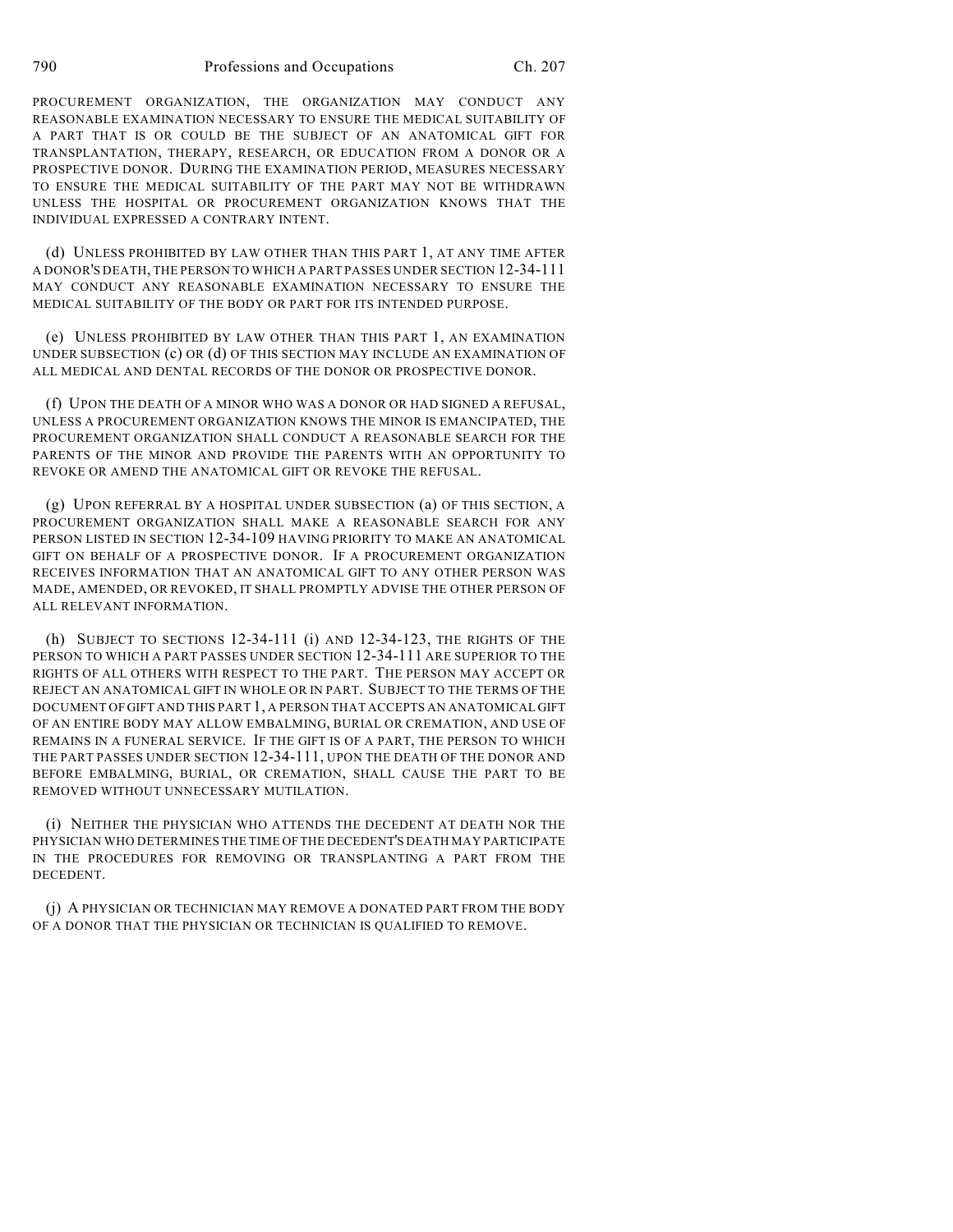**12-34-115. Coordination of procurement and use.** EACH HOSPITAL IN THIS STATE SHALL ENTER INTO AGREEMENTS OR AFFILIATIONS WITH PROCUREMENT ORGANIZATIONS FOR COORDINATION OF PROCUREMENT AND USE OF ANATOMICAL GIFTS.

**12-34-116. Sale or purchase of parts prohibited.** (a) EXCEPT AS OTHERWISE PROVIDED IN SUBSECTION (b) OF THIS SECTION, A PERSON THAT KNOWINGLY ACQUIRES, RECEIVES, OR OTHERWISE TRANSFERS A PART FOR VALUABLE CONSIDERATION FOR TRANSPLANTATION MAY BE LIABLE AS SPECIFIED IN 42 U.S.C. SEC. 274e.

(b) A PERSON MAY CHARGE A REASONABLE AMOUNT FOR THE REMOVAL, PROCESSING, PRESERVATION, QUALITY CONTROL, STORAGE, TRANSPORTATION, IMPLANTATION, OR DISPOSAL OF A PART.

**12-34-117. Other prohibited acts.** A PERSON THAT, IN ORDER TO OBTAIN A FINANCIAL GAIN, INTENTIONALLY FALSIFIES, FORGES, CONCEALS, DEFACES, OR OBLITERATES A DOCUMENT OF GIFT, AN AMENDMENT OR REVOCATION OF A DOCUMENT OF GIFT, OR A REFUSAL COMMITS A CLASS 1 MISDEMEANOR AS SPECIFIED IN SECTION 18-1.3-501, C.R.S.

**12-34-118. Immunity.** (a) A PERSON THAT ACTS IN ACCORDANCE WITH THIS PART 1 OR WITH THE APPLICABLE ANATOMICAL GIFT LAW OF ANOTHER STATE, OR ATTEMPTS IN GOOD FAITH TO DO SO, IS NOT LIABLE FOR THE ACT IN A CIVIL ACTION, CRIMINAL PROSECUTION, OR ADMINISTRATIVE PROCEEDING.

(b) NEITHER THE PERSON MAKING AN ANATOMICAL GIFT NOR THE DONOR'S ESTATE IS LIABLE FOR ANY INJURY OR DAMAGE THAT RESULTS FROM THE MAKING OR USE OF THE GIFT.

(c) IN DETERMINING WHETHER AN ANATOMICAL GIFT HAS BEEN MADE, AMENDED, OR REVOKED UNDER THIS PART 1, A PERSON MAY RELY UPON REPRESENTATIONS OF AN INDIVIDUAL LISTED IN SECTION 12-34-109 (a) (2), (a) (3), (a) (4), (a) (5), (a) (6), (a) (7), OR (a) (8) RELATING TO THE INDIVIDUAL'S RELATIONSHIP TO THE DONOR OR PROSPECTIVE DONOR UNLESS THE PERSON KNOWS THAT THE REPRESENTATION IS UNTRUE.

**12-34-119. Law governing validity - choice of law as to execution of document of gift - presumption of validity.** (a) A DOCUMENT OF GIFT IS VALID IF EXECUTED IN ACCORDANCE WITH:

(1) THIS PART 1;

(2) THE LAWS OF THE STATE OR COUNTRY WHERE IT WAS EXECUTED; OR

(3) THE LAWS OF THE STATE OR COUNTRY WHERE THE PERSON MAKING THE ANATOMICAL GIFT WAS DOMICILED, HAS A PLACE OF RESIDENCE, OR WAS A NATIONAL AT THE TIME THE DOCUMENT OF GIFT WAS EXECUTED.

(b) IF A DOCUMENT OF GIFT IS VALID UNDER THIS SECTION, THE LAW OF THIS STATE GOVERNS THE INTERPRETATION OF THE DOCUMENT OF GIFT.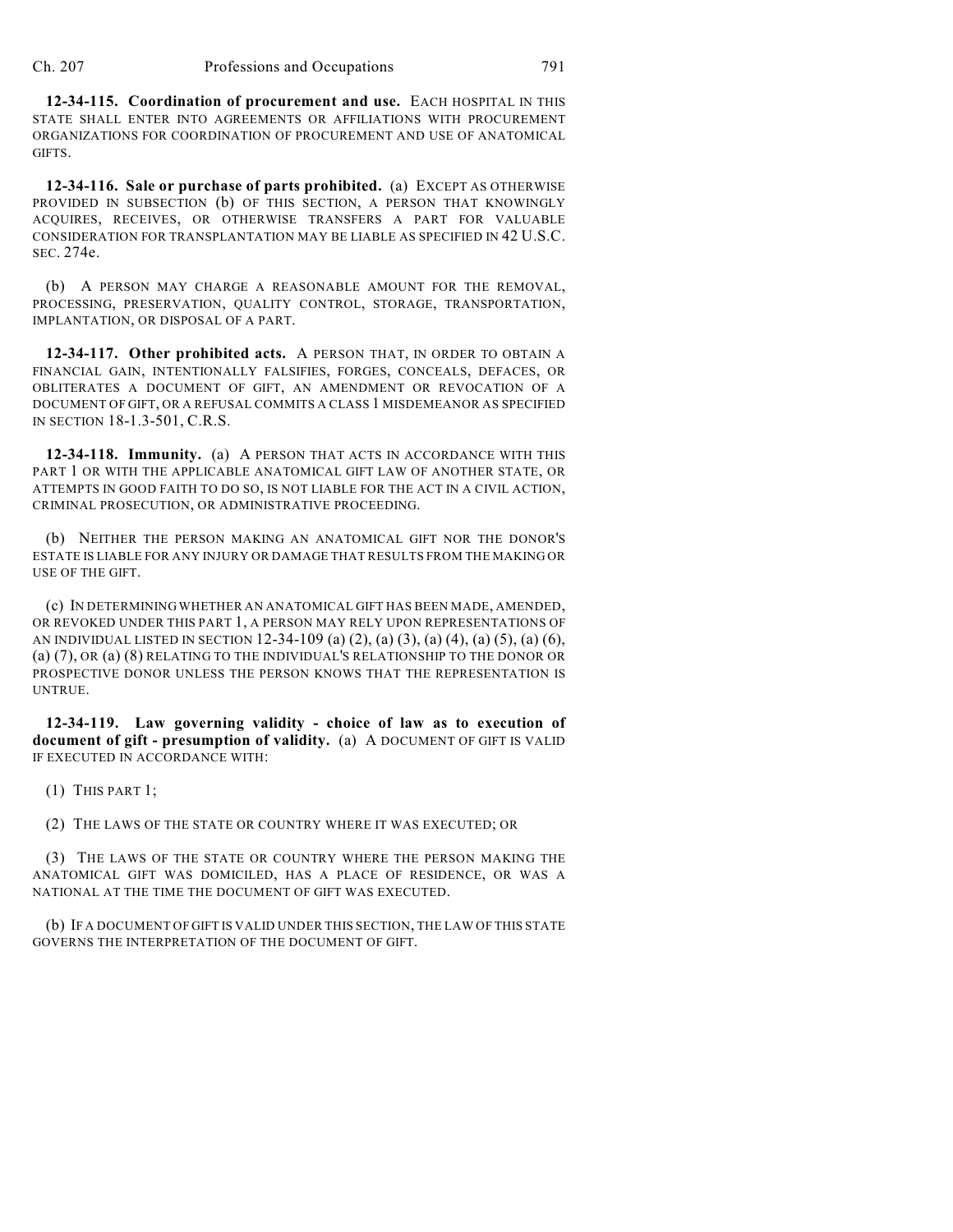(c) A PERSON MAY PRESUME THAT A DOCUMENT OF GIFT OR AMENDMENT OF AN ANATOMICAL GIFT IS VALID UNLESS THAT PERSON KNOWS THAT IT WAS NOT VALIDLY EXECUTED OR WAS REVOKED.

**12-34-120. Donor registry.** (a) THE DEPARTMENT OF REVENUE MAY ESTABLISH OR CONTRACT FOR THE ESTABLISHMENT OF A DONOR REGISTRY.

(b) THE DEPARTMENT OF REVENUE SHALL COOPERATE WITH A PERSON THAT ADMINISTERS ANY DONOR REGISTRY THAT THIS STATE ESTABLISHES, CONTRACTS FOR, OR RECOGNIZES FOR THE PURPOSE OF TRANSFERRING TO THE DONOR REGISTRY ALL RELEVANT INFORMATION REGARDING A DONOR'S MAKING, AMENDMENT TO, OR REVOCATION OF AN ANATOMICAL GIFT.

(c) A DONOR REGISTRY MUST:

(1) ALLOW A DONOR OR OTHER PERSON AUTHORIZED UNDER SECTION 12-34-104 TO INCLUDE ON THE DONOR REGISTRY A STATEMENT OR SYMBOL THAT THE DONOR HAS MADE, AMENDED, OR REVOKED AN ANATOMICAL GIFT;

(2) BE ACCESSIBLE TO A PROCUREMENT ORGANIZATION TO ALLOW IT TO OBTAIN RELEVANT INFORMATION ON THE DONOR REGISTRY TO DETERMINE, AT OR NEAR DEATH OF THE DONOR OR A PROSPECTIVE DONOR, WHETHER THE DONOR OR PROSPECTIVE DONOR HAS MADE, AMENDED, OR REVOKED AN ANATOMICAL GIFT; AND

(3) BE ACCESSIBLE FOR PURPOSES OF PARAGRAPHS (1) AND (2) OF THIS SUBSECTION (c) SEVEN DAYS A WEEK ON A TWENTY-FOUR-HOUR BASIS.

(d) PERSONALLY IDENTIFIABLE INFORMATION ON A DONOR REGISTRY ABOUT A DONOR OR PROSPECTIVE DONOR MAY NOT BE USED OR DISCLOSED WITHOUT THE EXPRESS CONSENT OF THE DONOR, PROSPECTIVE DONOR, OR PERSON THAT MADE THE ANATOMICAL GIFT FOR ANY PURPOSE OTHER THAN TO DETERMINE, AT OR NEAR DEATH OF THE DONOR OR PROSPECTIVE DONOR, WHETHER THE DONOR OR PROSPECTIVE DONOR HAS MADE, AMENDED, OR REVOKED AN ANATOMICAL GIFT.

(e) THIS SECTION DOES NOT PROHIBIT ANY PERSON FROM CREATING OR MAINTAINING A DONOR REGISTRY THAT IS NOT ESTABLISHED BY OR UNDER CONTRACT WITH THE STATE. ANY SUCH REGISTRY MUST COMPLY WITH SUBSECTIONS (c) AND (d) OF THIS SECTION.

**12-34-121. Effect of anatomical gift on advance health-care directive.** (a) IN THIS SECTION:

(1) "ADVANCE HEALTH-CARE DIRECTIVE" MEANS A POWER OF ATTORNEY FOR HEALTH CARE OR A RECORD SIGNED OR AUTHORIZED BY A PROSPECTIVE DONOR CONTAINING THE PROSPECTIVE DONOR'S DIRECTION CONCERNING A HEALTH-CARE DECISION FOR THE PROSPECTIVE DONOR.

(2) "DECLARATION" MEANS A RECORD SIGNED BY A PROSPECTIVE DONOR SPECIFYING THE CIRCUMSTANCES UNDER WHICH A LIFE SUPPORT SYSTEM MAY BE WITHHELD OR WITHDRAWN FROM THE PROSPECTIVE DONOR.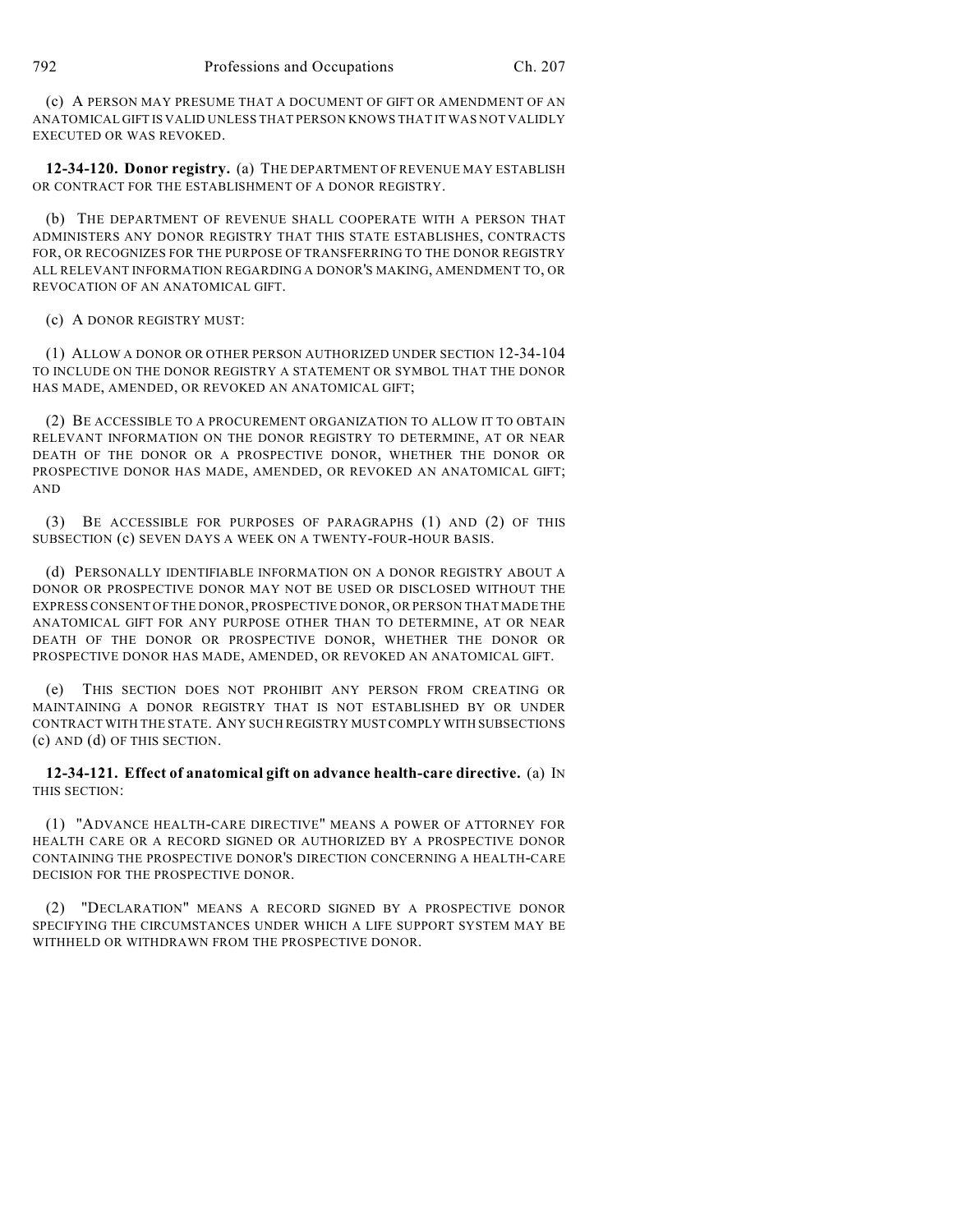(3) "HEALTH-CARE DECISION" MEANS ANY DECISION REGARDING THE HEALTH CARE OF THE PROSPECTIVE DONOR.

(b) IF A PROSPECTIVE DONOR HAS A DECLARATION OR HEALTH-CARE DIRECTIVE, AND THE TERMS OF THE DECLARATION OR DIRECTIVE AND THE EXPRESS OR IMPLIED TERMS OF A POTENTIAL ANATOMICAL GIFT ARE IN CONFLICT WITH REGARD TO THE ADMINISTRATION OF MEASURES NECESSARY TO ENSURE THE MEDICAL SUITABILITY OF A PART FOR TRANSPLANTATION OR THERAPY, THE PROSPECTIVE DONOR'S ATTENDING PHYSICIAN AND PROSPECTIVE DONOR SHALL CONFER TO RESOLVE THE CONFLICT. IF THE PROSPECTIVE DONOR IS INCAPABLE OF RESOLVING THE CONFLICT, AN AGENT ACTING UNDER THE PROSPECTIVE DONOR'S DECLARATION OR DIRECTIVE, OR, IF NONE OR THE AGENT IS NOT REASONABLY AVAILABLE, ANOTHER PERSON AUTHORIZED BY LAW OTHER THAN THIS ARTICLE TO MAKE HEALTH-CARE DECISIONS ON BEHALF OF THE PROSPECTIVE DONOR, SHALL ACT FOR THE DONOR TO RESOLVE THE CONFLICT. THE CONFLICT MUST BE RESOLVED AS EXPEDITIOUSLY AS POSSIBLE. INFORMATION RELEVANT TO THE RESOLUTION OF THE CONFLICT MAY BE OBTAINED FROM THE APPROPRIATE PROCUREMENT ORGANIZATION AND ANY OTHER PERSON AUTHORIZED TO MAKE AN ANATOMICAL GIFT FOR THE PROSPECTIVE DONOR UNDER SECTION 12-34-109. BEFORE RESOLUTION OF THE CONFLICT, MEASURES NECESSARY TO ENSURE THE MEDICAL SUITABILITY OF THE PART MAY NOT BE WITHHELD OR WITHDRAWN FROM THE PROSPECTIVE DONOR IF WITHHOLDING OR WITHDRAWING THE MEASURES IS NOT CONTRAINDICATED BY APPROPRIATE END-OF-LIFE CARE.

**12-34-122. Cooperation between coroner and procurement organization.** (a) A CORONER SHALL COOPERATE WITH PROCUREMENT ORGANIZATIONS TO MAXIMIZE THE OPPORTUNITY TO RECOVER ANATOMICAL GIFTS FOR THE PURPOSE OF TRANSPLANTATION OR THERAPY.

(b) SUBJECT TO SECTION 12-34-123, IF A CORONER RECEIVES NOTICE FROM A PROCUREMENT ORGANIZATION THAT AN ANATOMICAL GIFT MIGHT BE AVAILABLE OR WAS MADE WITH RESPECT TO A DECEDENT WHOSE BODY IS UNDER THE JURISDICTION OF THE CORONER AND A POST-MORTEM EXAMINATION IS GOING TO BE PERFORMED, THE CORONER OR DESIGNEE SHALL MAKE EVERY REASONABLE EFFORT TO CONDUCT A POST-MORTEM EXAMINATION OF THE BODY OR THE PART IN A MANNER AND WITHIN A PERIOD COMPATIBLE WITH ITS PRESERVATION FOR THE PURPOSES OF THE GIFT AND THE MEDICOLEGAL DEATH INVESTIGATION.

(c) A PART MAY NOT BE REMOVED FROM THE BODY OF A DECEDENT UNDER THE JURISDICTION OF A CORONER FOR TRANSPLANTATION, THERAPY, RESEARCH, OR EDUCATION UNLESS THE PART IS THE SUBJECT OF AN ANATOMICAL GIFT. THE BODY OF A DECEDENT UNDER THE JURISDICTION OF THE CORONER MAY NOT BE DELIVERED TO A PERSON FOR RESEARCH OR EDUCATION UNLESS THE BODY IS THE SUBJECT OF AN ANATOMICAL GIFT. THIS SUBSECTION (c) DOES NOT PRECLUDE A CORONER FROM PERFORMING THE MEDICOLEGAL INVESTIGATION UPON THE BODY OR PARTS OF A DECEDENT UNDER THE JURISDICTION OF THE CORONER.

**12-34-123. Facilitation of anatomical gift from decedent whose body is under jurisdiction of coroner.** (a) UPON REQUEST OF A PROCUREMENT ORGANIZATION, A CORONER SHALL RELEASE TO THE PROCUREMENT ORGANIZATION THE NAME, CONTACT INFORMATION, AND AVAILABLE MEDICAL AND SOCIAL HISTORY OF A DECEDENT WHOSE BODY IS UNDER THE JURISDICTION OF THE CORONER. IF THE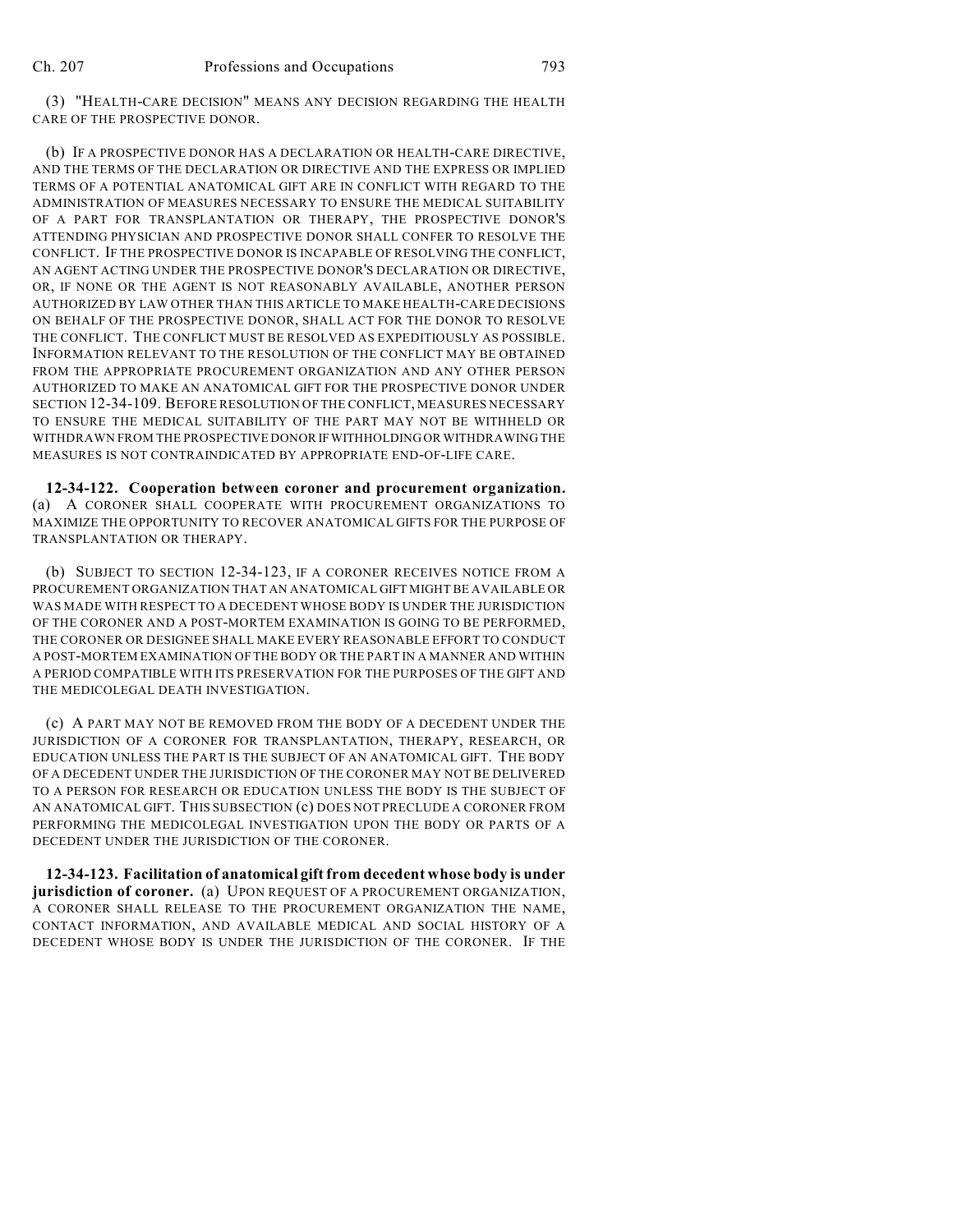794 Professions and Occupations Ch. 207

DECEDENT'S BODY OR PART IS MEDICALLY SUITABLE FOR TRANSPLANTATION OR THERAPY, THE CORONER SHALL RELEASE POST-MORTEM EXAMINATION RESULTS TO THE PROCUREMENT ORGANIZATION. THE PROCUREMENT ORGANIZATION MAY MAKE A SUBSEQUENT DISCLOSURE OF THE POST-MORTEM EXAMINATION RESULTS OR OTHER INFORMATION RECEIVED FROM THE CORONER ONLY IF RELEVANT TO TRANSPLANTATION OR THERAPY.

(b) THE CORONER MAY CONDUCT A MEDICOLEGAL EXAMINATION BY REVIEWING ALL MEDICAL RECORDS, LABORATORY TEST RESULTS, X-RAYS, OTHER DIAGNOSTIC RESULTS, AND OTHER INFORMATION THAT ANY PERSON POSSESSES ABOUT A DONOR OR PROSPECTIVE DONOR WHOSE BODY IS UNDER THE JURISDICTION OF THE CORONER WHICH THE CORONER DETERMINES MAY BE RELEVANT TO THE INVESTIGATION.

(c) A PERSON THAT HAS ANY INFORMATION REQUESTED BY A CORONER PURSUANT TO SUBSECTION (b) OF THIS SECTION SHALL PROVIDE THAT INFORMATION AS EXPEDITIOUSLY AS POSSIBLE TO ALLOW THE CORONER TO CONDUCT THE MEDICOLEGAL INVESTIGATION WITHIN A PERIOD COMPATIBLE WITH THE PRESERVATION OF PARTS FOR THE PURPOSE OF TRANSPLANTATION OR THERAPY.

(d) IF AN ANATOMICAL GIFT HAS BEEN OR MIGHT BE MADE OF A PART OF A DECEDENT WHOSE BODY IS UNDER THE JURISDICTION OF THE CORONER AND A POST-MORTEM EXAMINATION IS NOT REQUIRED, OR THE CORONER DETERMINES THAT A POST-MORTEM EXAMINATION IS REQUIRED BUT THAT THE RECOVERY OF THE PART THAT IS THE SUBJECT OF AN ANATOMICAL GIFT WILL NOT INTERFERE WITH THE EXAMINATION, THE CORONER AND PROCUREMENT ORGANIZATION SHALL COOPERATE IN THE TIMELY REMOVAL OF THE PART FROM THE DECEDENT FOR THE PURPOSE OF TRANSPLANTATION OR THERAPY.

(e) IF AN ANATOMICAL GIFT OF A PART FROM THE DECEDENT UNDER THE JURISDICTION OF THE CORONER HAS BEEN OR MIGHT BE MADE, BUT THE CORONER INITIALLY BELIEVES THAT THE RECOVERY OF THE PART COULD INTERFERE WITH THE POST-MORTEM INVESTIGATION INTO THE DECEDENT'S CAUSE OR MANNER OF DEATH OR PRESERVATION OR COLLECTION OF EVIDENCE, THE CORONER SHALL CONSULT WITH THE PROCUREMENT ORGANIZATION OR PHYSICIAN OR TECHNICIAN DESIGNATED BY THE PROCUREMENT ORGANIZATION ABOUT THE PROPOSED RECOVERY. THE PROCUREMENT ORGANIZATION SHALL OBTAIN AND PROVIDE THE CORONER WITH ALL AVAILABLE INFORMATION WHICH COULD RELATE TO THE CAUSE OR MANNER OF THE DECEDENT'S DEATH. AFTER CONSULTATION, THE CORONER MAY ALLOW THE RECOVERY, OR MAY DENY OR DELAY THE RECOVERY AS PROVIDED IN SUBSECTION  $(f)$ ,  $(g)$ , OR  $(h)$  OF THIS SECTION.

(f) THE CORONER, DISTRICT ATTORNEY, AND A PROCUREMENT ORGANIZATION SHALL ENTER INTO AN AGREEMENT ESTABLISHING PROTOCOLS AND PROCEDURES GOVERNING THE RELATIONS BETWEEN THEM WHEN AN ANATOMICAL GIFT OF A PART FROM A DECEDENT WHOSE BODY IS UNDER THE JURISDICTION OF THE CORONER HAS BEEN OR MIGHT BE MADE BUT THE CORONER OR THE DISTRICT ATTORNEY BELIEVES THAT THE RECOVERY OF THE PART COULD INTERFERE WITH THE POST-MORTEM INVESTIGATION INTO THE DECEDENT'S CAUSE OR MANNER OF DEATH OR THE DOCUMENTATION OR PRESERVATION OF EVIDENCE. DECISIONS REGARDING THE RECOVERY OF THE PART FROM THE DECEDENT SHALL BE MADE IN ACCORDANCE WITH THE AGREEMENT. THE CORONER, DISTRICT ATTORNEY, AND PROCUREMENT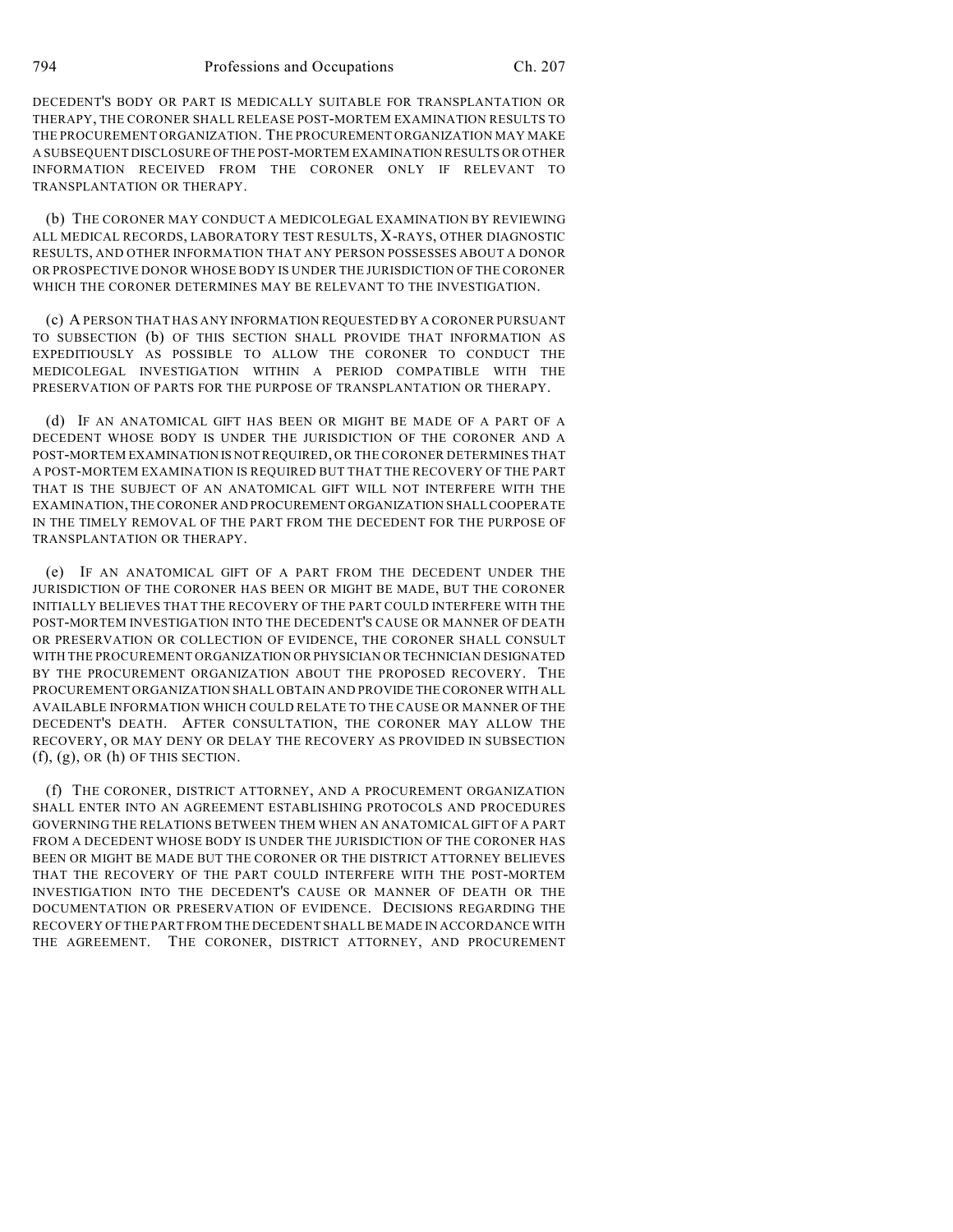ORGANIZATION SHALL EVALUATE THE EFFECTIVENESS OF THE AGREEMENT AT REGULAR INTERVALS BUT NO LESS FREQUENTLY THAN EVERY TWO YEARS.

(g) IN THE ABSENCE OF AN AGREEMENT AS PROVIDED IN SUBSECTION (f) OF THIS SECTION THAT ESTABLISHES PROTOCOLS AND PROCEDURES GOVERNING THE RELATIONS BETWEEN THE CORONER, DISTRICT ATTORNEY, AND PROCUREMENT ORGANIZATION WHEN AN ANATOMICAL GIFT OF AN ORGAN FROM A DECEDENT WHOSE BODY IS UNDER THE JURISDICTION OF THE CORONER HAS BEEN OR MIGHT BE MADE, AND FOLLOWING THE CONSULTATION UNDER SUBSECTION (e) OF THIS SECTION, IF THE CORONER INTENDS TO DENY RECOVERY OF THE ORGAN, THE CORONER OR DESIGNEE, AT THE REQUEST OF THE PROCUREMENT ORGANIZATION, SHALL VIEW THE BODY EITHER AT THE HOSPITAL OR RECOVERY LOCATION OR BY ELECTRONIC MEANS, PRIOR TO MAKING A DECISION WHETHER OR NOT TO ALLOW THE PROCUREMENT ORGANIZATION TO RECOVER THE ORGAN. AFTER VIEWING THE BODY, THE CORONER OR DESIGNEE MAY ALLOW RECOVERY BY THE PROCUREMENT ORGANIZATION TO PROCEED, OR, IF THE CORONER OR DESIGNEE REASONABLY BELIEVES THAT THE PART MAY BE INVOLVED IN DETERMINING THE DECEDENT'S CAUSE OR MANNER OF DEATH OR PRESERVATION OR COLLECTION OF EVIDENCE, DENY RECOVERY BY THE PROCUREMENT ORGANIZATION. THE CORONER OR DESIGNEE SHALL COMPLY WITH ALL THE REQUIREMENTS OF THIS SECTION IN A MANNER AND WITHIN A TIME PERIOD COMPATIBLE WITH THE PRESERVATION AND PURPOSES OF THE ORGAN.

(h) IN THE ABSENCE OF AN AGREEMENT ESTABLISHING PROTOCOLS AND PROCEDURES GOVERNING THE RELATIONS BETWEEN THE CORONER, DISTRICT ATTORNEY, AND PROCUREMENT ORGANIZATION WHEN AN ANATOMICAL GIFT OF AN EYE OR TISSUES FROM A DECEDENT WHOSE BODY IS UNDER THE JURISDICTION OF THE CORONER HAS BEEN OR MIGHT BE MADE, AND FOLLOWING THE CONSULTATION UNDER SUBSECTION (e) OF THIS SECTION, THE CORONER MAY ALLOW, DENY, OR DELAY THE RECOVERY OF THE EYE OR TISSUES UNTIL AFTER THE COLLECTION OF EVIDENCE OR AUTOPSY, IN ORDER TO PRESERVE AND COLLECT EVIDENCE, TO MAINTAIN A PROPER CHAIN-OF-CUSTODY, OR TO ALLOW AN ACCURATE DETERMINATION OF THE DECEDENT'S CAUSE OF DEATH. WHEN A DETERMINATION TO DELAY THE RECOVERY OF THE EYE OR TISSUES IS MADE, EVERY EFFORT POSSIBLE SHALL BE MADE BY THE CORONER TO COMPLETE THE COLLECTION OF EVIDENCE OR AUTOPSY IN A TIMELY MANNER COMPATIBLE WITH THE PRESERVATION OF THE EYE OR TISSUES FOR THE PURPOSE OF TRANSPLANTATION OR THERAPY.

(i) IF THE CORONER OR DESIGNEE DENIES OR DELAYS RECOVERY UNDER SUBSECTION  $(f)$ ,  $(g)$ , OR  $(h)$  OF THIS SECTION, THE CORONER OR DESIGNEE SHALL:

(1) STATE IN A RECORD THE SPECIFIC REASONS FOR NOT ALLOWING RECOVERY OF THE PART;

(2) INCLUDE THE SPECIFIC REASONS IN THE RECORDS OF THE CORONER; AND

(3) UPON REQUEST BY A PROCUREMENT ORGANIZATION, PROVIDE A RECORD WITHIN TWO WEEKS OF THE DATE OF THE REQUEST WITH THE SPECIFIC REASONS FOR NOT ALLOWING RECOVERY OF THE PART.

(j) IF THE CORONER OR DESIGNEE ALLOWS RECOVERY OF A PART, IN ADDITION TO ANY INFORMATION REQUIRED PURSUANT TO THE PROTOCOL UNDER SUBSECTION (f)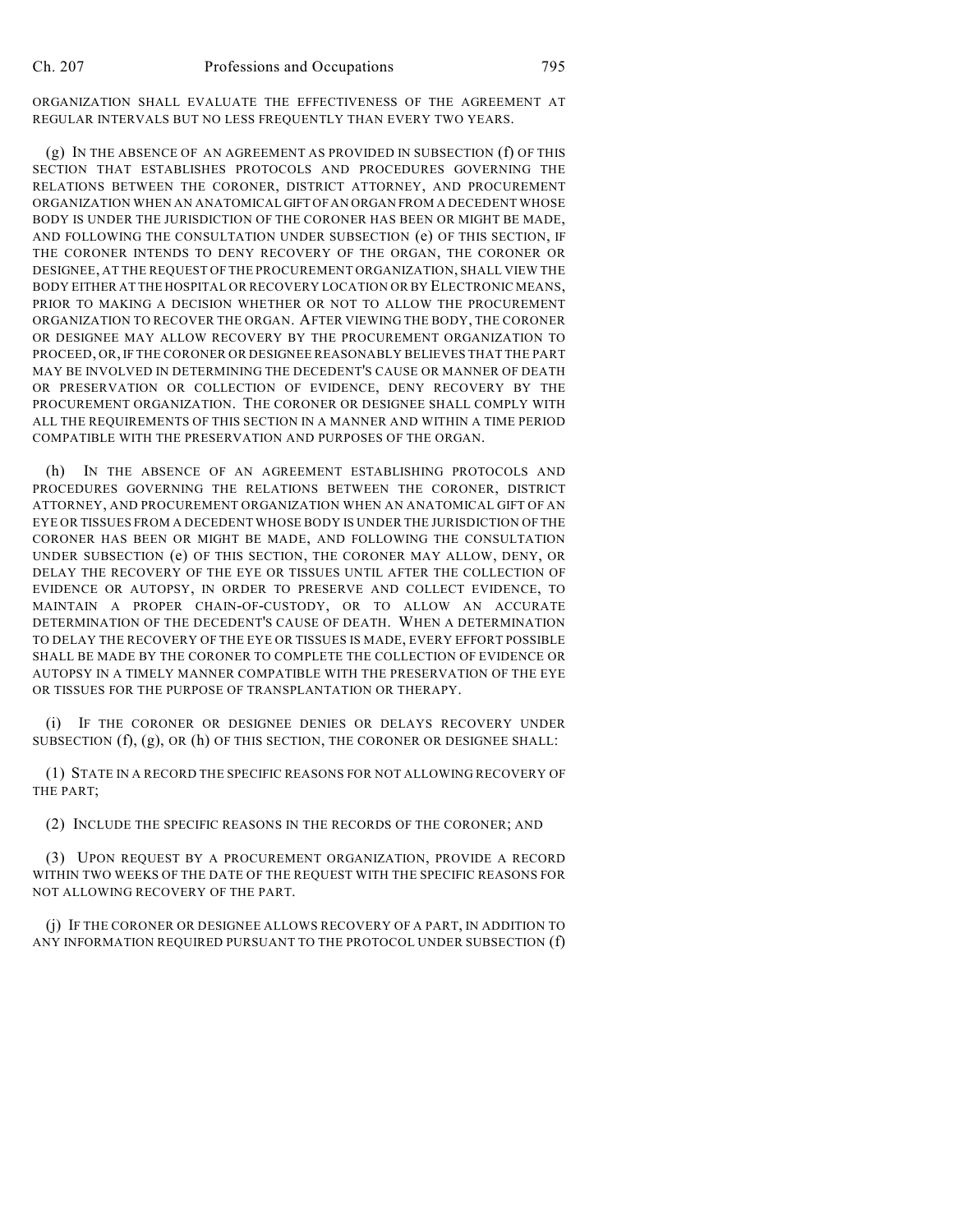OF THIS SECTION, THE PROCUREMENT ORGANIZATION SHALL COOPERATE WITH THE CORONER IN ANY DOCUMENTATION OF INJURIES AND THE PRESERVATION AND COLLECTION OF EVIDENCE PRIOR TO AND DURING THE RECOVERY OF THE PART AND, UPON THE CORONER'S REQUEST, SHALL CAUSE THE PHYSICIAN OR TECHNICIAN WHO REMOVES THE PART TO PROVIDE THE CORONER, AS SOON AS PRACTICABLE, WITH A RECORD THAT INCLUDES: THE NAMES OF ALL PERSONNEL PARTICIPATING IN THE REMOVAL OF THE PART; A REPORT DOCUMENTING ANY INTERNAL OR EXTERNAL INJURIES OBSERVED, ANY EVIDENCE OBSERVED, AND DESCRIBING THE CONDITION OF THE PART; PHOTOGRAPHS OR OTHER DOCUMENTATION OF EVIDENCE AS IDENTIFIED IN THE PROTOCOL; AND ANY OTHER INFORMATION AND OBSERVATIONS THAT WOULD ASSIST IN THE POST MORTEM.

(k) IF A CORONER OR DESIGNEE IS REQUIRED TO BE PRESENT TO VIEW THE BODY AT THE HOSPITAL OR RECOVERY LOCATION UNDER SUBSECTION (g) OFTHIS SECTION, UPON REQUEST THE PROCUREMENT ORGANIZATION REQUESTING THE RECOVERY OF THE PART SHALL REIMBURSE THE CORONER OR DESIGNEE FOR THE REASONABLE ADDITIONAL COST OF TRAVEL INCURRED IN COMPLYING WITH SUBSECTION (g) OF THIS SECTION.

**12-34-124. Uniformity of application and construction.** IN APPLYING AND CONSTRUING THIS PART 1, CONSIDERATION MUST BE GIVEN TO THE NEED TO PROMOTE UNIFORMITY OF THE LAW WITH RESPECT TO ITS SUBJECT MATTER AMONG STATES THAT ENACT IT.

**12-34-125. Relation to "Electronic Signatures in Global and National Commerce Act".** THIS ACT MODIFIES, LIMITS, AND SUPERSEDES THE "ELECTRONIC SIGNATURES IN GLOBAL AND NATIONAL COMMERCE ACT", 15 U.S.C. SEC. 7001 ET SEQ., BUT DOES NOT MODIFY, LIMIT, OR SUPERSEDE SECTION 101 (a) OF THAT ACT, 15 U.S.C. SEC. 7001, OR AUTHORIZE ELECTRONIC DELIVERY OF ANY OF THE NOTICES DESCRIBED IN SECTION 103 (b) OF THAT ACT, 15 U.S.C. SEC. 7003 (b).

**SECTION 2.** 13-22-103 (1), Colorado Revised Statutes, is amended to read:

**13-22-103. Minors - consent for medical, dental, and related care.** (1) Except as otherwise provided in sections 18-1.3-407 (4.5), 18-6-101, 25-4-402, and  $12-34-103$  (1) 12-34-104, C.R.S., a minor eighteen years of age or older, or a minor fifteen years of age or older who is living separate and apart from his or her parent, parents, or legal guardian, with or without the consent of his or her parent, parents, or legal guardian, and is managing his or her own financial affairs, regardless of the source of his or her income, or any minor who has contracted a lawful marriage may give consent to organ or tissue donation or the furnishing of hospital, medical, dental, emergency health, and surgical care to himself or herself. Such consent shall not be subject to disaffirmance because of minority, and, when such consent is given, said minor shall have the same rights, powers, and obligations as if he or she had obtained majority. Consent to organ or tissue donation may be revoked pursuant to section  $12-34-107$  12-34-106, C.R.S.

**SECTION 3.** 15-14-506 (3.5), Colorado Revised Statutes, is amended to read:

**15-14-506. Medical durable power of attorney.** (3.5) Any medical durable power of attorney executed under sections 15-14-503 to 15-14-509 may also have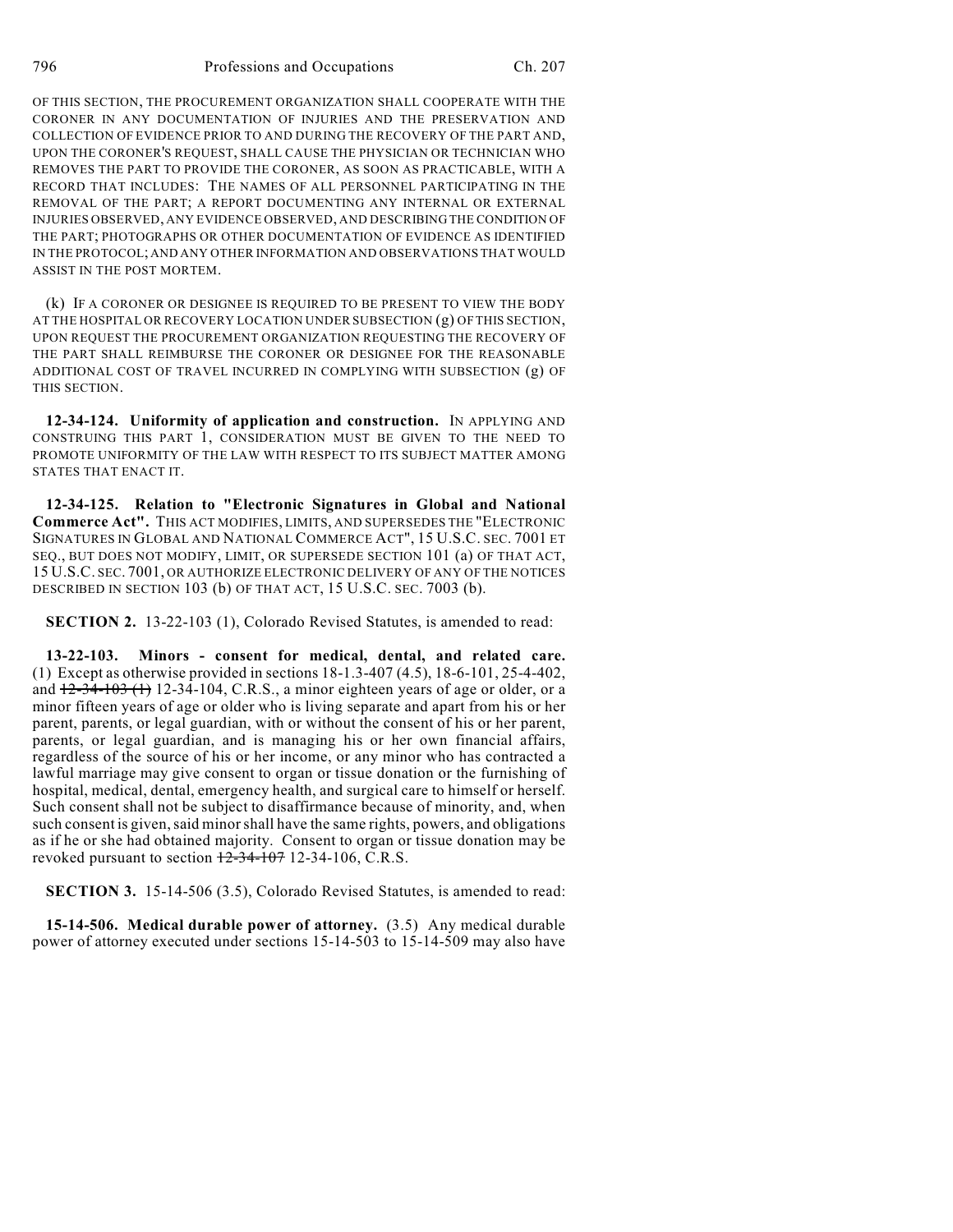a document with a written statement as provided in section  $12-34-105$  ( $\rightarrow$ ) (b), C.R.S., or a statement in substantially similar form, indicating a decision regarding organ and tissue donation. Such a document shall be executed in accordance with the provisions of the "Uniform "REVISED UNIFORM Anatomical Gift Act", PART 1 OF article 34 of title 12, C.R.S. Such a written statement may be in the following form:

I hereby make an anatomical gift, to be effective upon my death, of:

Any needed organs/tissues B. The following organs/tissues:  $\frac{1}{2}$  ,  $\frac{1}{2}$  ,  $\frac{1}{2}$  ,  $\frac{1}{2}$  ,  $\frac{1}{2}$  ,  $\frac{1}{2}$  ,  $\frac{1}{2}$  ,  $\frac{1}{2}$  ,  $\frac{1}{2}$  ,  $\frac{1}{2}$  ,  $\frac{1}{2}$  ,  $\frac{1}{2}$  ,  $\frac{1}{2}$  ,  $\frac{1}{2}$  ,  $\frac{1}{2}$  ,  $\frac{1}{2}$  ,  $\frac{1}{2}$  ,  $\frac{1}{2}$  ,  $\frac{1$ 

Donor signature:

**SECTION 4.** 15-14-603 (3) (b), Colorado Revised Statutes, is amended to read:

**15-14-603. Applicability.** (3) (b) Any durable power of attorney executed under this part 6 may also have a document with a written statement as provided in section 12-34-105  $\overline{(1)(e)}$  (b), C.R.S., or a statement in substantially similar form, indicating a decision regarding organ and tissue donation. Such a document shall be executed in accordance with the provisions of the "Uniform "REVISED UNIFORM Anatomical Gift Act", PART 1 OF article 34 of title 12, C.R.S. Such a written statement may be in the following form:

I hereby make an anatomical gift, to be effective upon my death, of:

A.\_\_\_\_ Any needed organs/tissues

B. The following organs/tissues:

\_\_\_\_\_\_\_\_\_\_\_\_\_\_\_\_\_\_\_\_\_\_\_\_\_\_\_\_\_\_\_\_\_\_\_\_\_\_\_\_\_\_\_\_\_\_\_\_\_\_\_\_\_\_\_\_\_\_\_ Donor signature: \_\_\_\_\_\_\_\_\_\_\_\_\_\_\_\_\_\_\_\_\_\_\_\_\_\_\_\_\_\_\_\_\_\_\_\_\_\_\_\_\_\_\_\_\_

**SECTION 5.** 15-18-104 (4), Colorado Revised Statutes, is amended to read:

**15-18-104. Declaration as to medical treatment.** (4) Any declaration made pursuant to subsection (3) of this section may also have a document with a written statement as provided in section 12-34-105  $(\text{+})$  (b), C.R.S., or a written statement in substantially similar form, indicating a decision regarding organ and tissue donation. Such a document shall be executed in accordance with the provisions of the "Uniform "REVISED UNIFORM Anatomical Gift Act", PART 1 OF article 34 of title 12, C.R.S. Such a written statement may be in the following form:

I hereby make an anatomical gift, to be effective upon my death, of:

 $\mathcal{L}=\mathcal{L}^{\mathcal{L}}$  , where  $\mathcal{L}^{\mathcal{L}}$  , we have the set of the set of the set of the set of the set of the set of the set of the set of the set of the set of the set of the set of the set of the set of the set of

A.\_\_\_\_ Any needed organs/tissues

B.\_\_\_\_ The following organs/tissues:

Donor signature:

**SECTION 6.** 15-18.6-103 (2) (i), Colorado Revised Statutes, is amended to read:

**15-18.6-103. CPR directive forms - duties of state board of health.** (2) CPR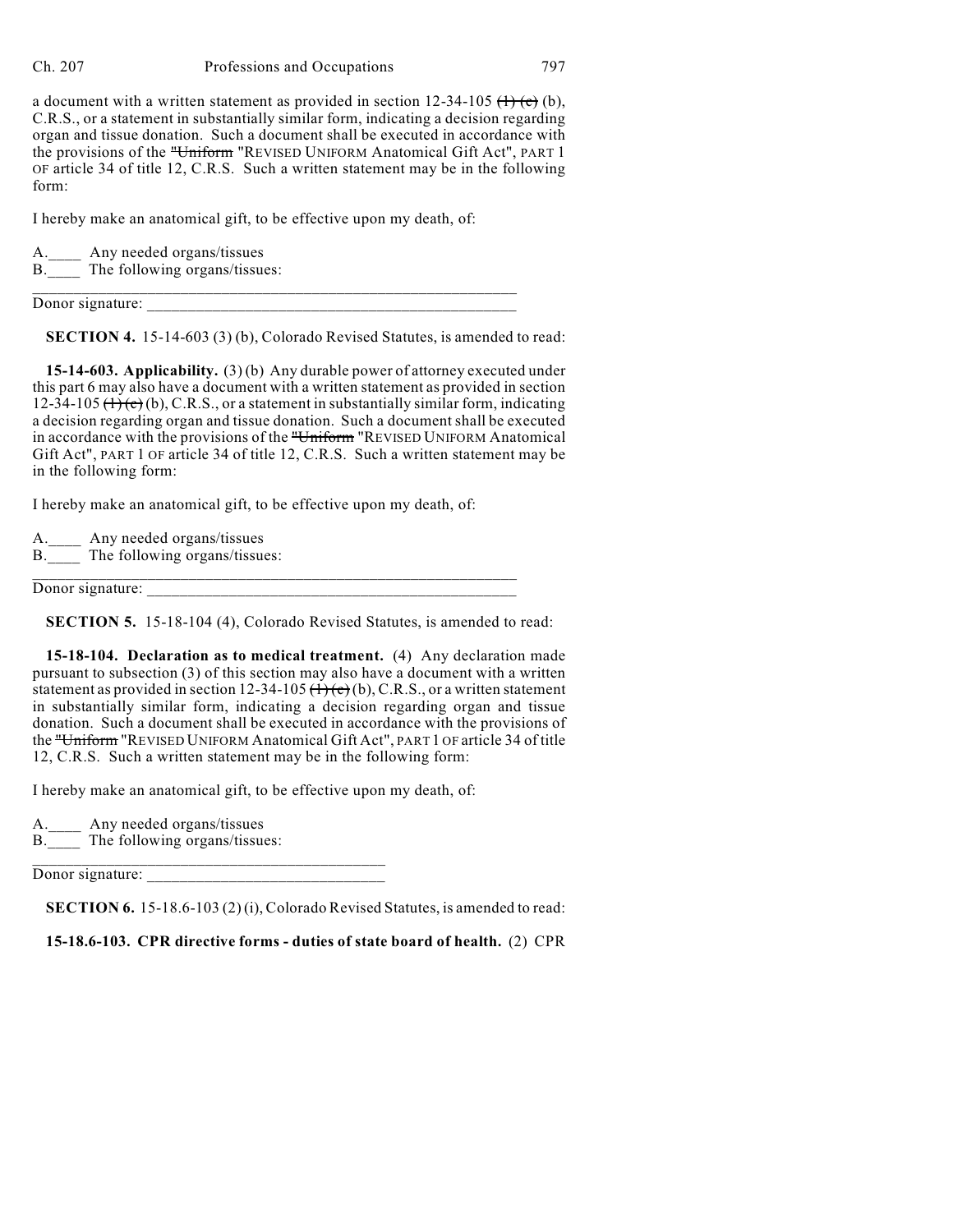directive protocols to be adopted by the state board shall require the following information concerning the person who is the subject of the CPR directive:

(i) The person's directive in the form of a document with a written statement as provided in section 12-34-105  $(1)$  (b), C.R.S., or a statement in substantially similar form, indicating a decision regarding tissue donation. Such a document shall be executed in accordance with the provisions of the "Uniform "REVISED UNIFORM Anatomical Gift Act", PART 1 OF article 34 of title 12, C.R.S. Such a written statement may be in the following form:

I hereby make an anatomical gift, to be effective upon my death, of:

A.\_\_\_ Any needed tissues

B.\_\_\_ The following tissues:

 $\frac{1}{\sqrt{2}}$  Skin \_\_\_ Cornea

\_\_\_ Bone, related tissues, and tendons

Donor signature:

**SECTION 7.** 19-1-307 (2) (c), Colorado Revised Statutes, is amended to read:

**19-1-307. Dependency and neglect records and information - access - fee records and reports fund - misuse of information - penalty.** (2) **Records and reports - access to certain persons - agencies.** Except as otherwise provided in section 19-1-303, only the following persons or agencies shall be given access to child abuse or neglect records and reports:

(c) An agency having the legal responsibility or authorization to care for, treat, or supervise a child who is the subject of a report or record or a parent, guardian, legal custodian, or other person who is responsible for the child's health or welfare, INCLUDING, IN THE CASE OF AN ANATOMICAL GIFT, A CORONER AND A PROCUREMENT ORGANIZATION, AS THOSE TERMS ARE DEFINED IN SECTION 12-34-102, C.R.S.;

**SECTION 8.** 24-72-204 (7) (b) (XV), Colorado Revised Statutes, is amended to read:

**24-72-204. Allowance or denial of inspection - grounds - procedure - appeal - definitions.** (7) (b) Notwithstanding the provisions of paragraph (a) of this subsection (7), only upon obtaining a completed requestor release form under section  $42-1-206$  (1) (b), C.R.S., the department may allow inspection of the information referred to in paragraph (a) of this subsection  $(7)$  for the following uses:

 $(XV)$  For use by the federally designated organ procurement agency ORGANIZATION for the purposes of creating and maintaining the organ and tissue donor registry created AUTHORIZED in section 12-34-110 12-34-120, C.R.S.

**SECTION 9.** 39-22-2701, Colorado Revised Statutes, is amended to read:

**39-22-2701. Legislative declaration.** (1) The general assembly hereby finds and declares that: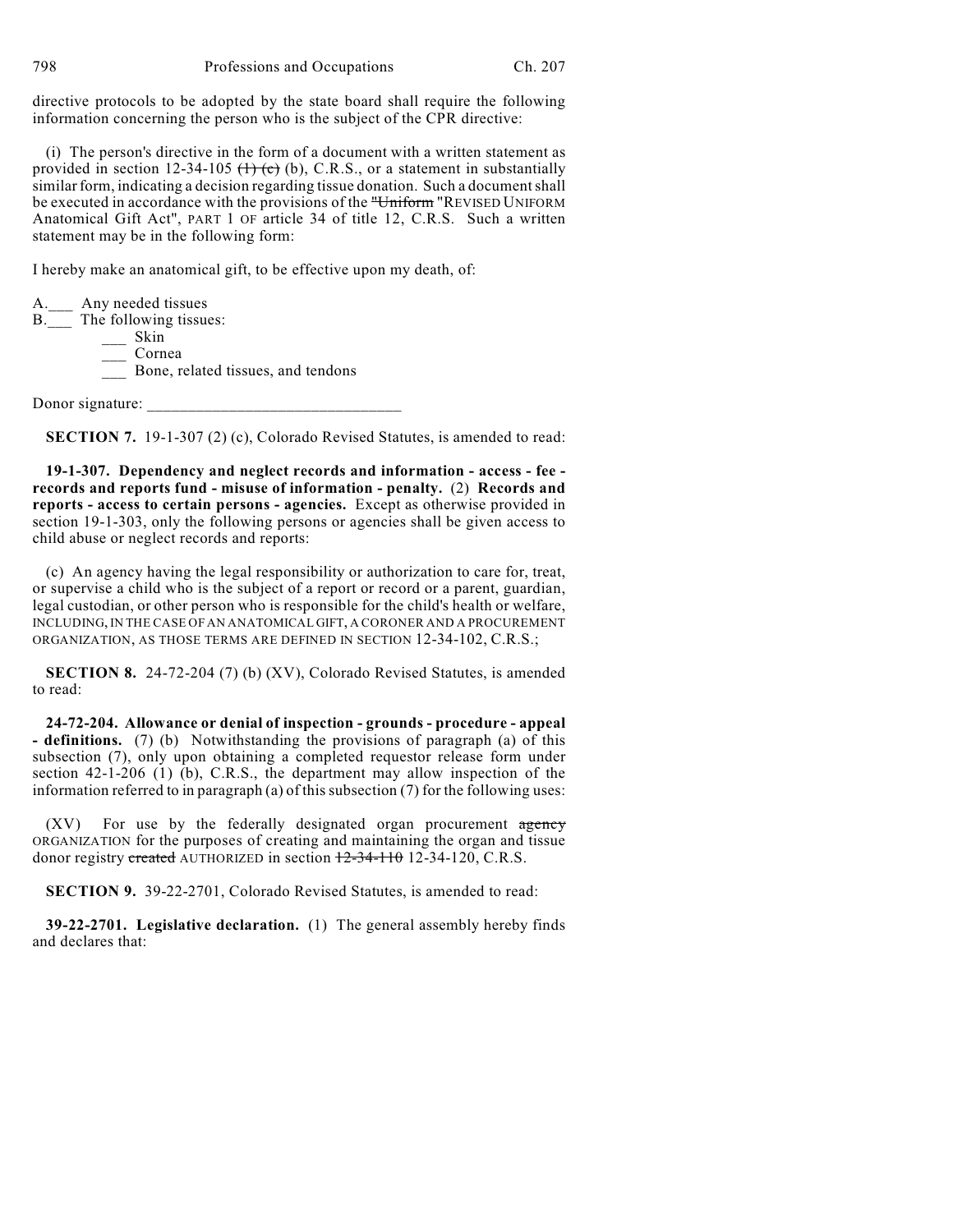(a) The availability of human organs and tissue by voluntary designation of donors under the "Uniform "REVISED UNIFORM Anatomical Gift Act", part 1 of article 34 of title 12, C.R.S., is critical for advancements in medical science to occur and for the successful use of various medical treatments to save and prolong lives.

(b) The state should play a role in increasing the availability of human organs and tissue to procurement agencies ORGANIZATIONS, as defined in section 12-34-102,  $(7.5)$ , C.R.S., by acting as a conduit to make moneys available for promoting organ and tissue donation through the voluntary contribution program established in this part 27.

**SECTION 10.** 42-2-107 (4) (b) (I), (4) (b) (III) (C), (4) (b) (III) (D), and (4) (b) (V), Colorado Revised Statutes, are amended to read:

**42-2-107. Application for license or instruction permit - anatomical gifts donations to organ and tissue donation awareness fund - legislative declaration - repeal.** (4) (b) (I) (A) The general assembly hereby finds, determines, and declares that the availability of human organs and tissue by voluntary designation of donors under the provisions of the "Uniform "REVISED UNIFORM Anatomical Gift Act", part 1 of article 34 of title 12, C.R.S., is critical for advancements in medical science to occur and for the successful use of various medical treatments to save and prolong lives.

(B) The general assembly further finds, determines, and declares that state government should play a role in increasing the availability of human organs and tissue to procurement agencies ORGANIZATIONS, as defined in section 12-34-102,  $(7.5)$ , C.R.S., by acting as a conduit to make moneys available for promoting organ and tissue donation, and that this role constitutes a public purpose.

(III) At least quarterly, the state treasurer shall transfer all available moneys from the organ and tissue donation awareness fund:

(C) Before any payment to transplant council of the rockies (TCOR) from the organ and tissue donor awareness fund may be made for any purpose, to the department of revenue for the reasonable costs associated with the initial installation of the organ and tissue donor registry, the setup for electronic transfer of the donor information for the organ and tissue donor registry to the federally designated organ procurement agency ORGANIZATION, computer programming and form changes necessary as a result of the creation of the organ and tissue donor registry, and the tracking and reporting of moneys designated as contributions to the fund pursuant to section 39-22-2702, C.R.S.

(D) To the transplant council of the rockies (TCOR) for the costs associated with educating the public about the organ and tissue donor registry pursuant to section  $12-34-110$  12-34-120, C.R.S.

(V) An applicant may make a donation of one dollar or more to the organ and tissue donation awareness fund, created in subparagraph (II) of this paragraph (b), to promote the donation of organs and tissues under the provisions of the "Uniform" "REVISED UNIFORM Anatomical Gift Act", part 1 of article 34 of title 12, C.R.S. The department shall collect such donations and transmit them to the state treasurer,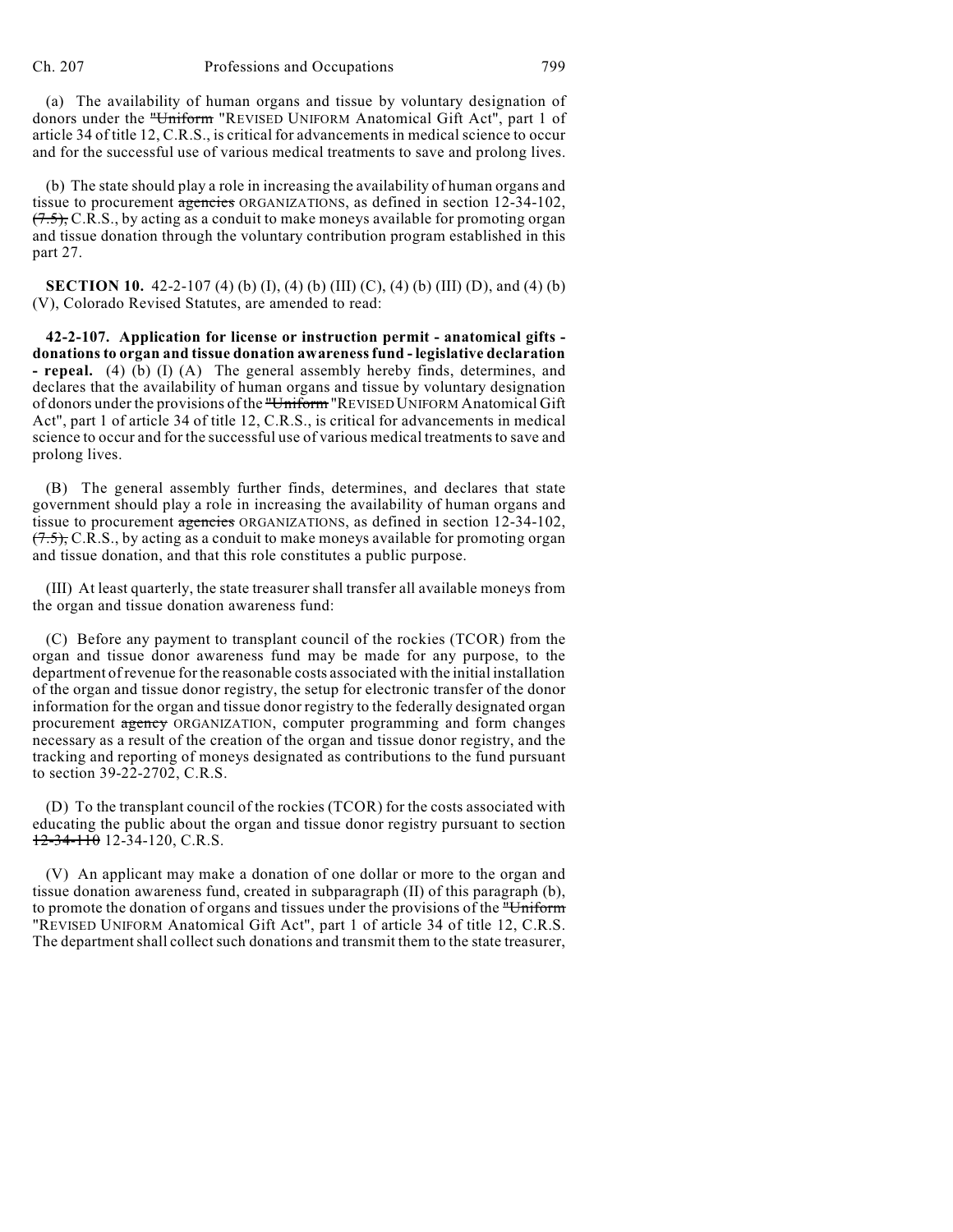who shall credit the same to the organ and tissue donation awareness fund. The donation prescribed in this subparagraph (V) is voluntary and may be refused by the applicant. The department shall make available informational booklets or other informational sources on the importance of organ and tissue donations to applicants as designed and approved by the advisory body created under sub-subparagraph (A) of subparagraph (III) of this paragraph (b). The department shall inquire of each applicant at the time the completed application is presented whether the applicant is interested in making a donation of one dollar or more and shall also specifically inform the applicant of the option for organ and tissue donations. The department shall also provide written information designed and approved by the advisory body created under sub-subparagraph  $(A)$  of subparagraph  $(III)$  of this paragraph (b) to each applicant volunteering to become an organ and tissue donor. The written information shall disclose that the applicant's name shall be transmitted to the organ and tissue donor registry created AUTHORIZED in section  $\frac{12-34-110}{2}$  12-34-120, C.R.S., and that the applicant shall notify the federally designated organ procurement agency ORGANIZATION of any changes to the applicant's donor status.

**SECTION 11.** 42-2-118 (1) (a) (II) (A), Colorado Revised Statutes, is amended to read:

**42-2-118. Renewal of license in person or by mail - donations to organ and tissue donation awareness fund - repeal.**  $(1)$  (a) (II) (A) An applicant may make a donation of one dollar or more to the organ and tissue donation awareness fund, created in section 42-2-107 (4) (b) (II), to promote the donation of organs and tissues under the provisions of the "Uniform "REVISED UNIFORM Anatomical Gift Act", part 1 of article 34 of title 12, C.R.S. The department shall collect such donations and transmit them to the state treasurer, who shall credit the same to the organ and tissue donation awareness fund. The donation prescribed in this sub-subparagraph (A) is voluntary and may be refused by the applicant. The department shall make available informational booklets or other informational sources on the importance of organ and tissue donations to applicants as designed and approved by the advisory body created under section 42-2-107 (4) (b) (III) (A). The department shall inquire of each applicant at the time the completed application is presented whether the applicant is interested in making a donation of one dollar or more and shall also specifically inform the applicant of the option for organ and tissue donations by having a "Y" placed in the donor field on the front of the document. The department shall also advise each applicant volunteering to become an organ and tissue donor that the applicant's name shall be transmitted to the organ and tissue donor registry created AUTHORIZED in section  $12-34-110$  12-34-120, C.R.S., and that the applicant shall notify the federally designated organ procurement agency ORGANIZATION of any changes to the applicant's donation.

**SECTION 12.** 42-2-121 (6), Colorado Revised Statutes, is amended to read:

**42-2-121. Records to be kept by the department - admission of records in court.** (6) The department shall electronically transmit the name, address, telephone number, date of birth, and gender of each individual who has volunteered to donate organs or tissue upon death on an instructional permit, a minor driver's license, a driver's license, an identification card, or any other license application received by it to the organ and tissue donor registry created AUTHORIZED in section  $12-34-110$  12-34-120, C.R.S.